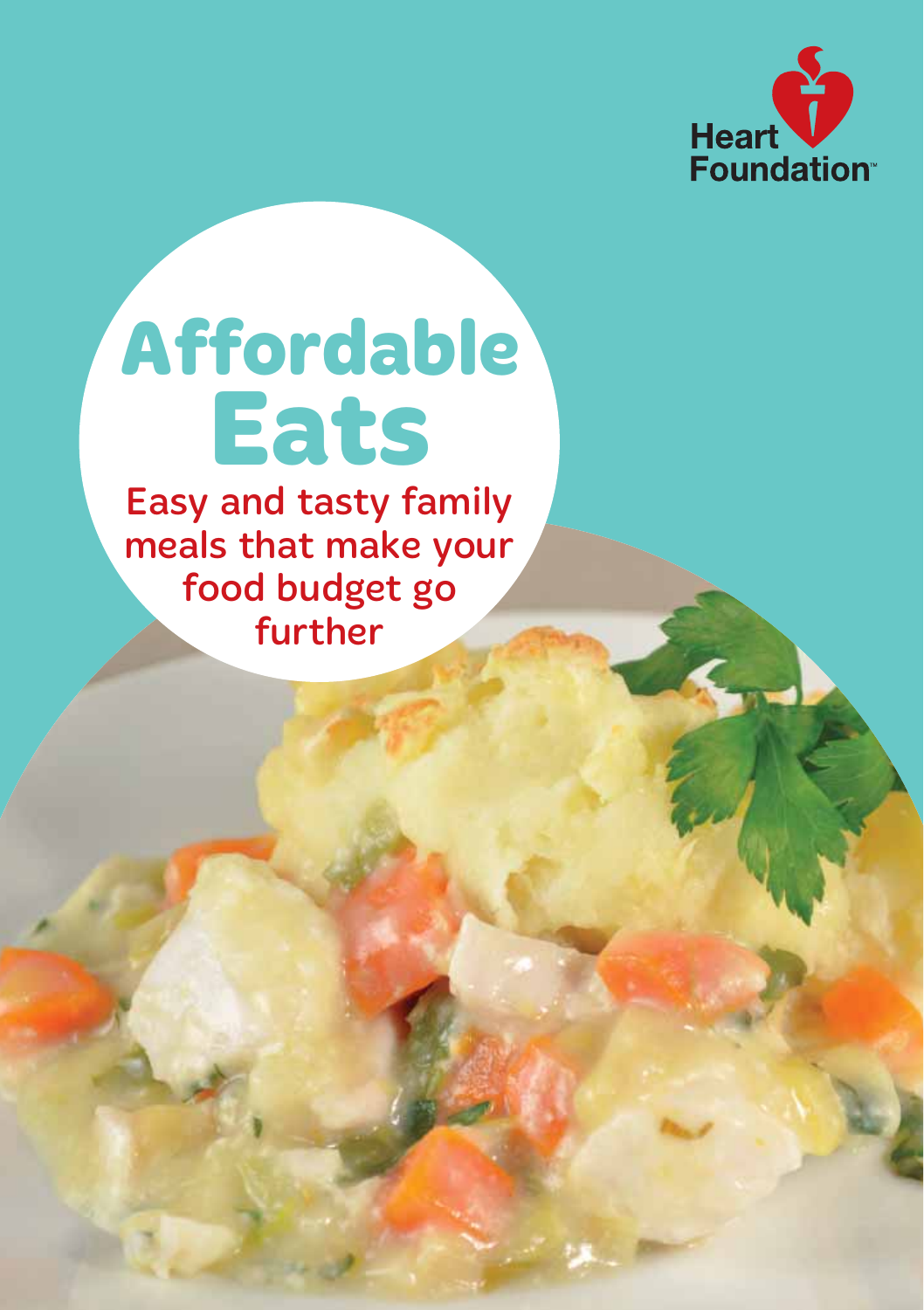### **Contents**

| Your food budget                                   | 3              |
|----------------------------------------------------|----------------|
| <b>Healthy Heart visual food guide</b>             | $\overline{4}$ |
| Ingredients you'll need                            | 6              |
| <b>Quick recipes</b>                               | $\overline{7}$ |
| <b>Chicken recipes</b>                             | $\mathbf{1}$   |
| <b>Fish recipes</b>                                | 16             |
| <b>Meat recipes</b>                                | 21             |
| <b>Meatless recipes</b>                            | 27             |
| <b>Weights and measures</b>                        | 31             |
| Five simple steps to<br>eating for a healthy heart | 31             |

The Heart Foundation is committed to ensuring that all New Zealanders can fulfil their lifetimes. Our programmes help people live healthier lives. We work hard to make food choices easy for New Zealanders by providing a range of recipes to eat well on a budget.

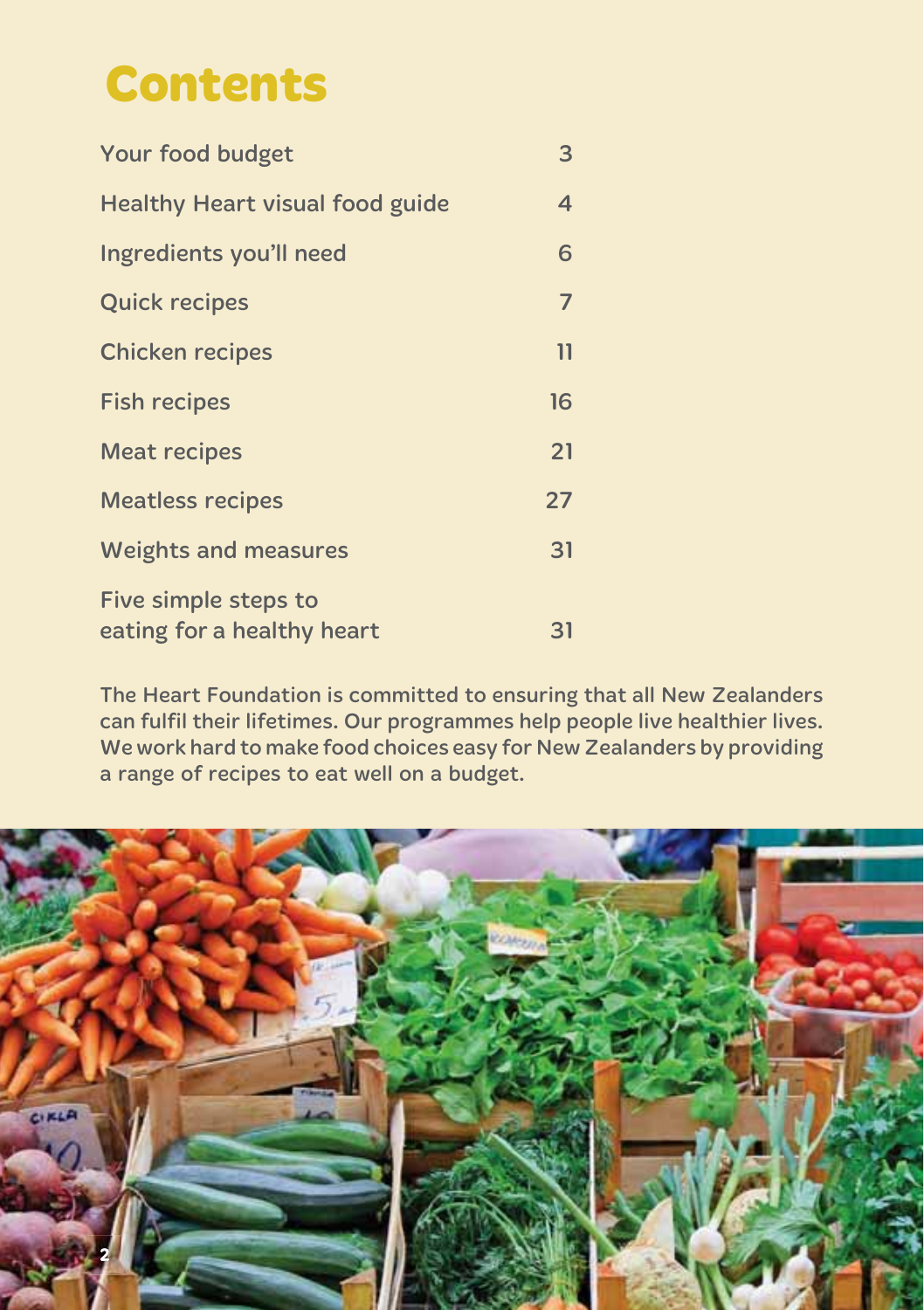Affordable Eats is a collection of recipes designed to feed your family **for less than \$3 per person per serve** more economically, without sacrificing taste, quality or nutrition. We have shared with you a few tips to help you stretch your food budget. We also have a 'Tasty and Affordable' recipe section at www.heartfoundation.org.nz/recipes. Remember seasonal produce means affordable!

Cost per serve at time of publication 2014

### **Squeezing more out of your food budget**

- $\triangleright$  Write a shopping list and stick to it and know your budget.
- $\triangleright$  Take a calculator or use self-scanners to help keep track of your spend.
- $\triangleright$  Use the cheapest supermarkets, fruit stores or butcheries in the area. Watch out for specials and be aware that local convenience stores and service stations often charge extra for the convenience.
- $\triangleright$  Cheaper fruit and vegetables can always be found at local markets.
- $\blacktriangleright$  Branded products don't necessarily mean better quality. Give supermarket's own brands a try as they could well be made by the same manufacturer.
- $\blacktriangleright$  Look for best value by checking the price per 100g or litre.
- $\triangleright$  Reduce the amount of convenience, processed and snack foods you buy.

Stretching your dollars – www.familybudgeting.org.nz

### **Tips to make your food go that little bit further**

- $\blacktriangleright$  When you're cooking dinner, make a little extra for the next day's lunch.
- $\blacktriangleright$  Bulk up your curries, casseroles and stews with vegetables.
- $\triangleright$  Use your leftovers to make a whole new meal for the next day. Do this by adding extra vegetables, some pasta or rice, a can of fish and/or tomatoes.
- $\triangleright$  Crockpots and slow cookers are great for saving time and money, as you are able to slow cook cheaper cuts of meat.
- $\triangleright$  Adding legumes and beans to a dish is a great way to make a meal go further.
- $\blacktriangleright$  Freeze leftovers and any surplus produce from your vegetable garden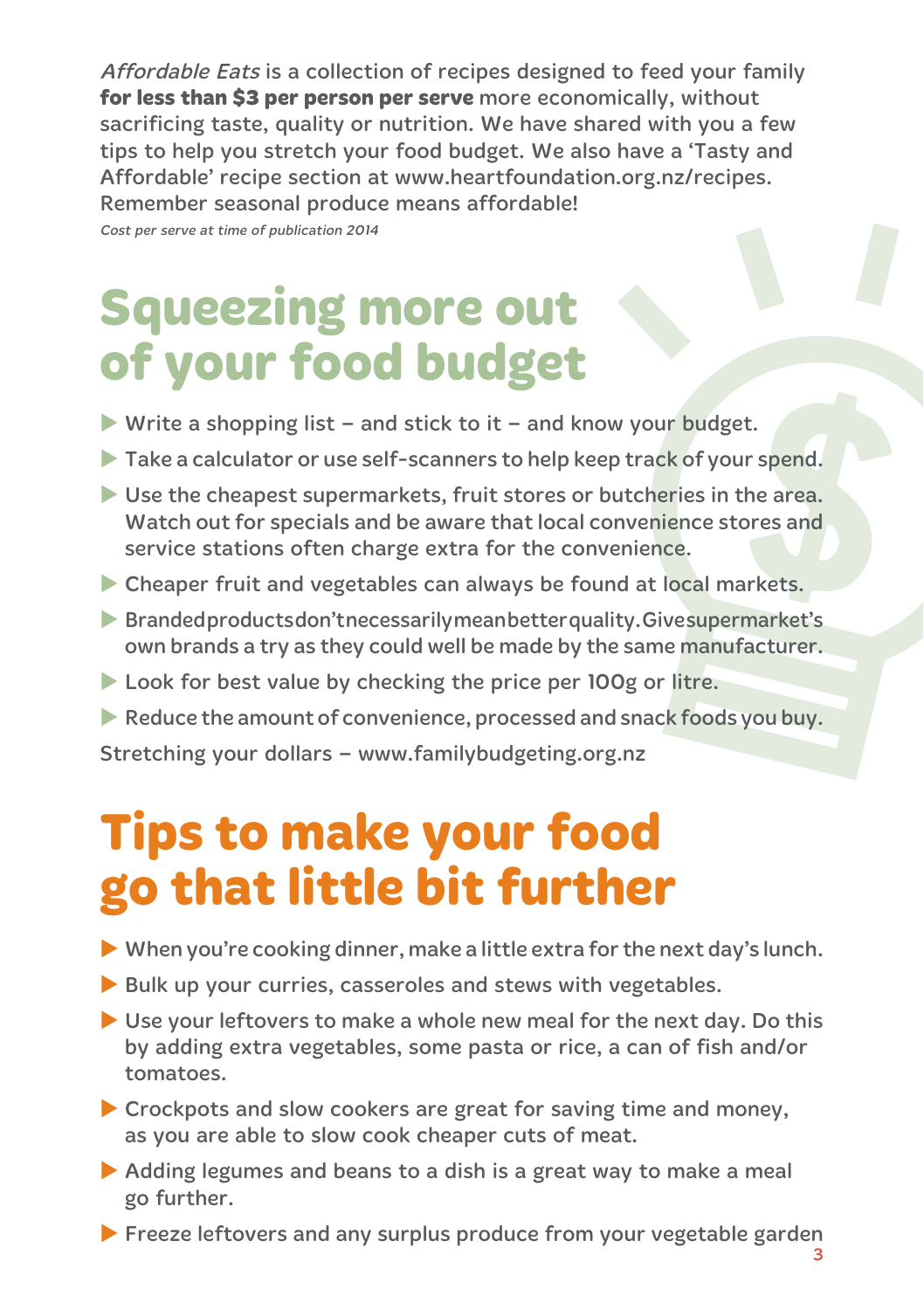### **Healthy Heart Visual Food Guide**

## **eat most** vegetables & fruit

# **eat some**

grain foods & starchy vegetables

**CUT BACK ON junk foods, takeaways & foods or drinks high in sugar, salt or saturated & transfatter or salt of saturated & transfatter or salt of saturated & transfatter or sugar, salt or salt or salt or salt of satural an** legumes, fish, seafood, eggs, poultry & meat

milk, yoghurt & cheese

healthy oils, nuts & seeds



tomatoes

**reduced fathers**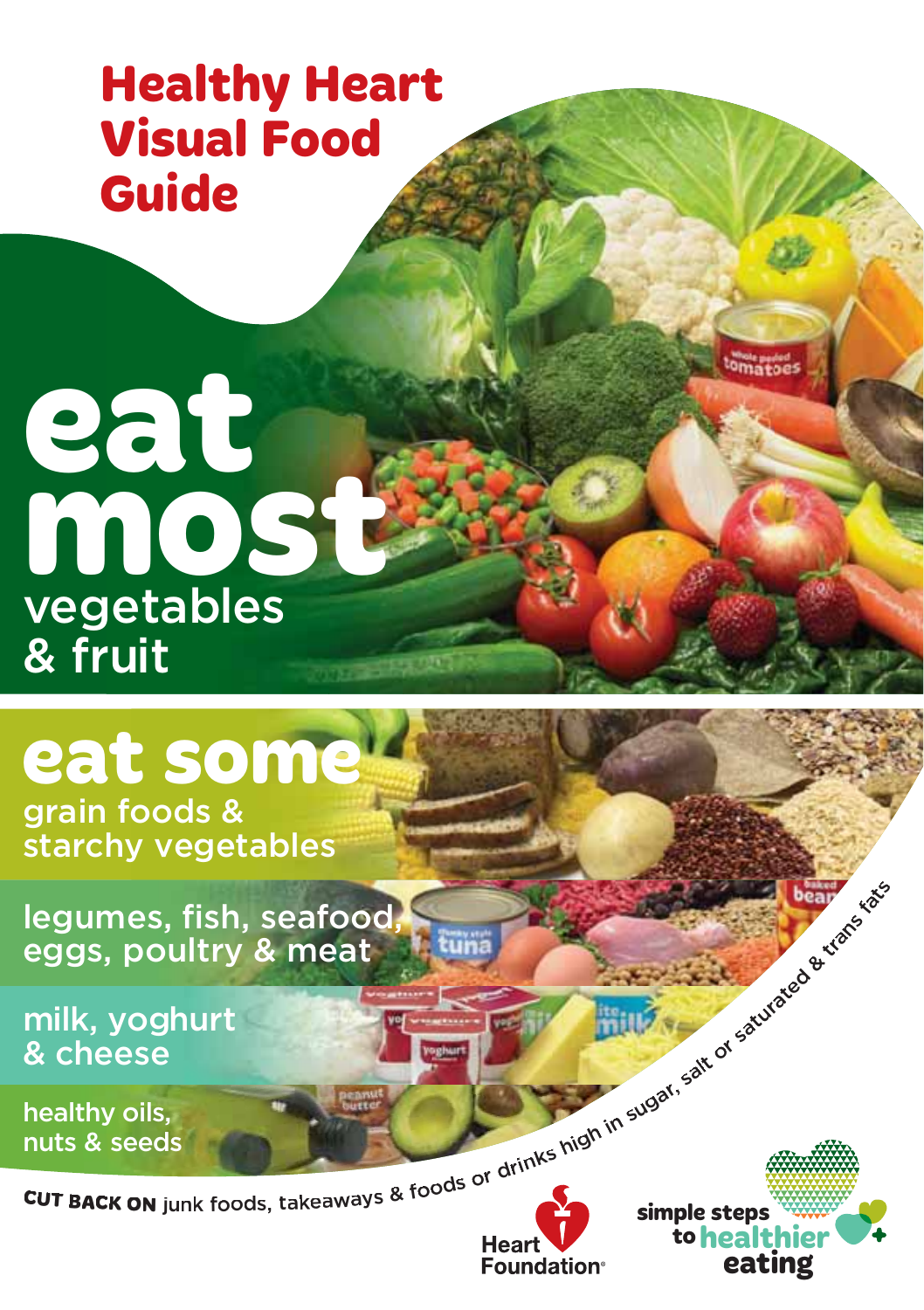|                                                               | Simple $\mathbf{SD}$ $\mathbf{C}$ $\mathbf{D}$ $\mathbf{S}$ $\mathbf{h}$ earliner earling can be easy. Why not start by taking one simple step? |                                                     |                                                        |                                                   |
|---------------------------------------------------------------|-------------------------------------------------------------------------------------------------------------------------------------------------|-----------------------------------------------------|--------------------------------------------------------|---------------------------------------------------|
| vegetables & fruit : a variety of colours                     |                                                                                                                                                 |                                                     |                                                        | my step                                           |
| Add one' more vege<br>to dinner                               | Add one' salad vege<br>to your sandwich                                                                                                         | to a takeaway meal<br>'Add one' coleslaw            | Add one' piece of fruit<br>to breakfast or lunch       |                                                   |
|                                                               | grain foods & starchy vegetables : wholegrain & high-fibre                                                                                      |                                                     | ,,,,,,,,,,,,,,,,,,,,,,                                 | my step                                           |
| Swap from white bread<br>o wholegrain                         | kumara instead of deep fried<br>Choose baked potatoes or                                                                                        | Use wholemeal instead<br>of white flour             | Choose just one starchy<br>or grainy food at a meal    |                                                   |
|                                                               | legumes, fish, seafood, eggs, poultry & meat : lean & skinless                                                                                  |                                                     |                                                        | my step                                           |
|                                                               |                                                                                                                                                 |                                                     |                                                        |                                                   |
| and skin off chicken<br>Cut the fat off meat                  | canned corned beef<br>Drain the fat from                                                                                                        | to a dish and use less meat<br>Add a can of legumes | Steam, grill or pan fry fish<br>instead of deep frying |                                                   |
| milk, yoghurt & cheese : reduced fat                          |                                                                                                                                                 |                                                     | junk food & takeaways : cut back                       |                                                   |
|                                                               |                                                                                                                                                 |                                                     |                                                        |                                                   |
| green or yellow top milk<br>Switch to lite blue,              | Swap from full fat to<br>reduced fat cheese                                                                                                     | Swap from a sweet bakery<br>item to plain yoghurt   | Try homemade instead<br>of bought takeaways            | Downsize from a big plate<br>to a smaller size    |
| <u>************************</u><br>healthy oils, nuts & seeds |                                                                                                                                                 | アンデンアンディング アイディアンディング アンディング アイディング アイディング アイディング   |                                                        |                                                   |
|                                                               |                                                                                                                                                 |                                                     |                                                        |                                                   |
| to oils or margarine                                          | a snack instead of potato chips<br>Swap from butter or ghee Choose a handful of nuts for                                                        | Add avocado to a<br>sandwich or salad               | Swap a can of fizzy<br>to water or milk                | of ice cream to one scoop<br>Swap from two scoops |

5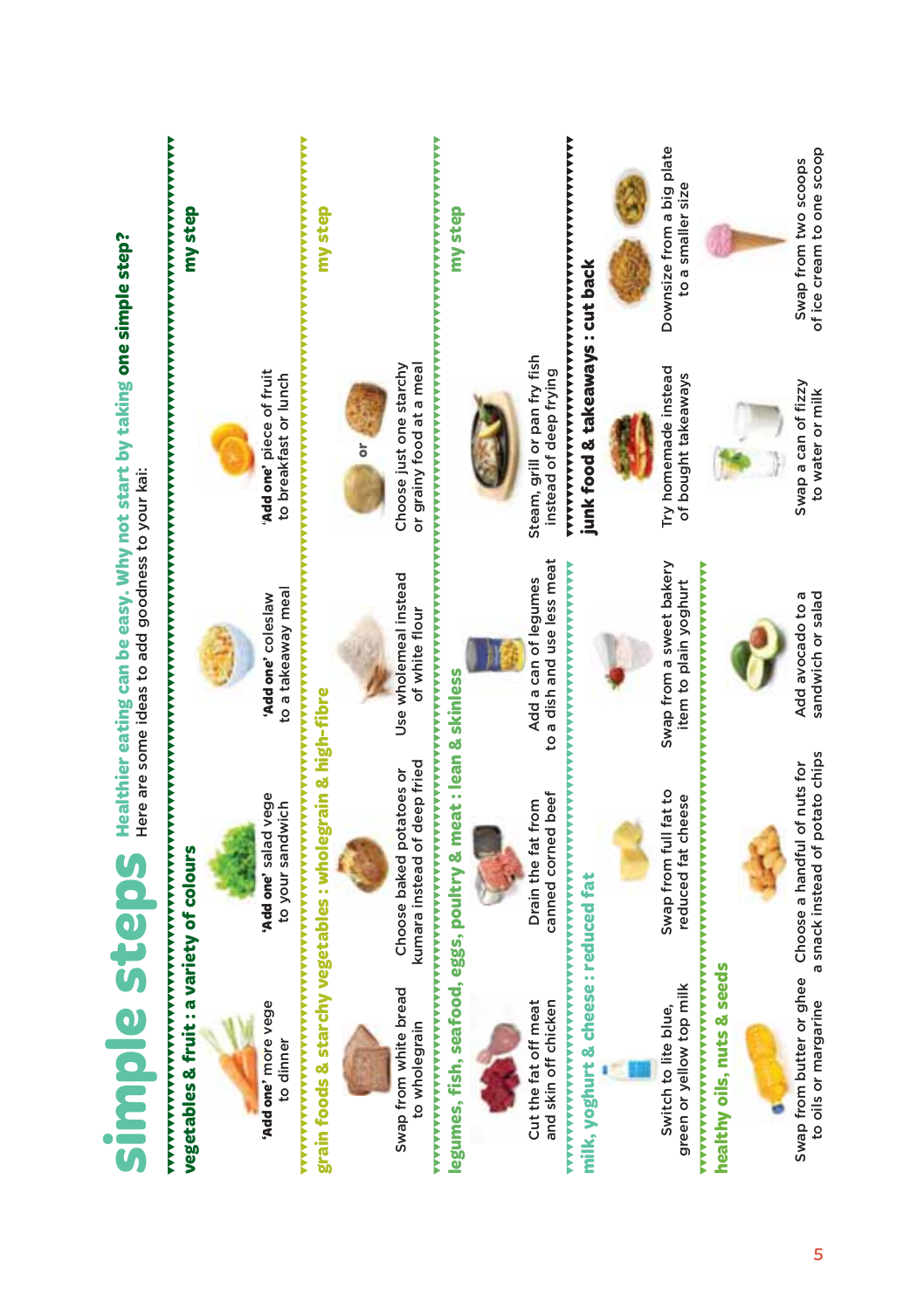### **Ingredients you'll need**

Affordable Eats recipes are made using these ingredients. Remember if you don't have the exact ingredient for the recipe you are making, try substituting it with a similar ingredient. If an ingredient seems too expensive replace it with a more affordable ingredient or leave it out.

Oil Sesame oil Curry powder Tomato paste, salt-reduced Dried chilli Paprika Dried mixed herbs Nutmeg Cinnamon Black pepper

Chicken stock, salt-reduced Beef stock, salt-reduced Soy sauce, salt-reduced Fish sauce Sweet chilli sauce Coconut cream lite

Baking powder Brown sugar White sugar Wholemeal flour Cornflour

Brown rice Long grain rice Medium grain rice Vermicelli noodles Dried pasta Couscous

Red kidney beans, canned Cream-style corn Tomatoes, canned Baked beans **Currants** Nuts Cashews

Spring onions Onion Red onion Garlic

Pumpkin Kumara **Carrot** Potato

Parsley Mint Coriander Rosemary Ginger

Lemons **Oranges** Bananas Kiwifruit Pears

Leeks Broccoli Mushrooms Peppers Chilli **Courgettes** Cucumber Tomatoes Cabbage **Celerv** Silver beet / spinach Radishes

Eggs Milk, reduced-fat Yoghurt, reduced-fat Sour cream, reduced-fat Edam cheese Frozen mixed vegetables Peas

Wholegrain bread Wholegrain tortillas

Chicken mince Chicken breasts Cooked chicken Mussel meat Smoked fish Fish Trim pork Beef mince Beef lean Mutton Bacon Canned corn beef

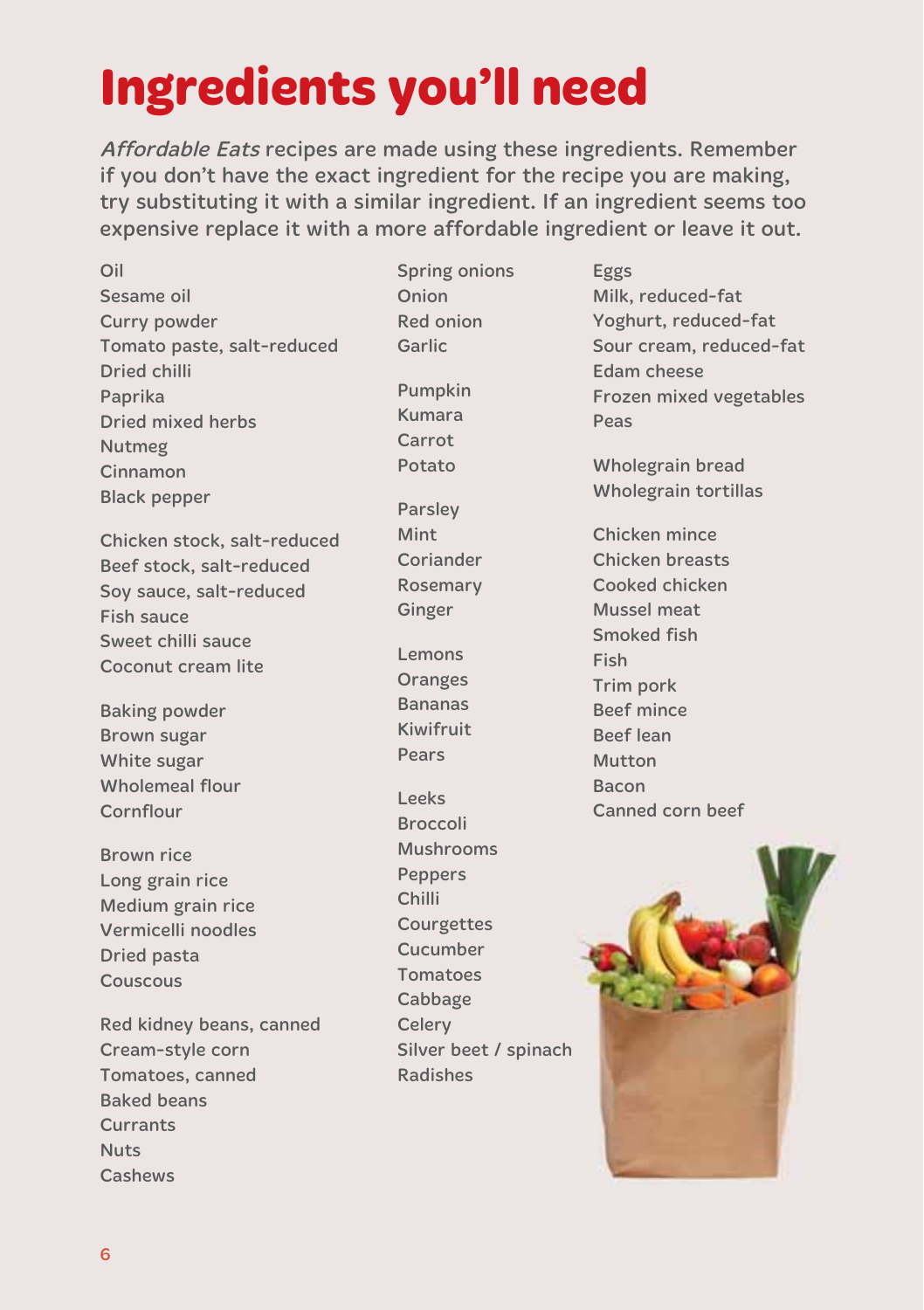### **Egg in nest serves 4**

#### **Ingredients**

8 slices wholegrain toast bread

2 Tbsp oil

8 eggs

Freshly ground black pepper

#### **Method**

- 1. Cut a 4cm hole (use a biscuit cutter) in each slice of bread
- 2. Brush oil on one side of each slice of bread
- 3. Place the bread oil-side down in a frying pan on a medium heat
- 4. Break an egg into the hole of each slice of bread
- 5. Once the egg starts to set, brush on a little oil and turn to cook on the other side
- 6. Sprinkle with pepper

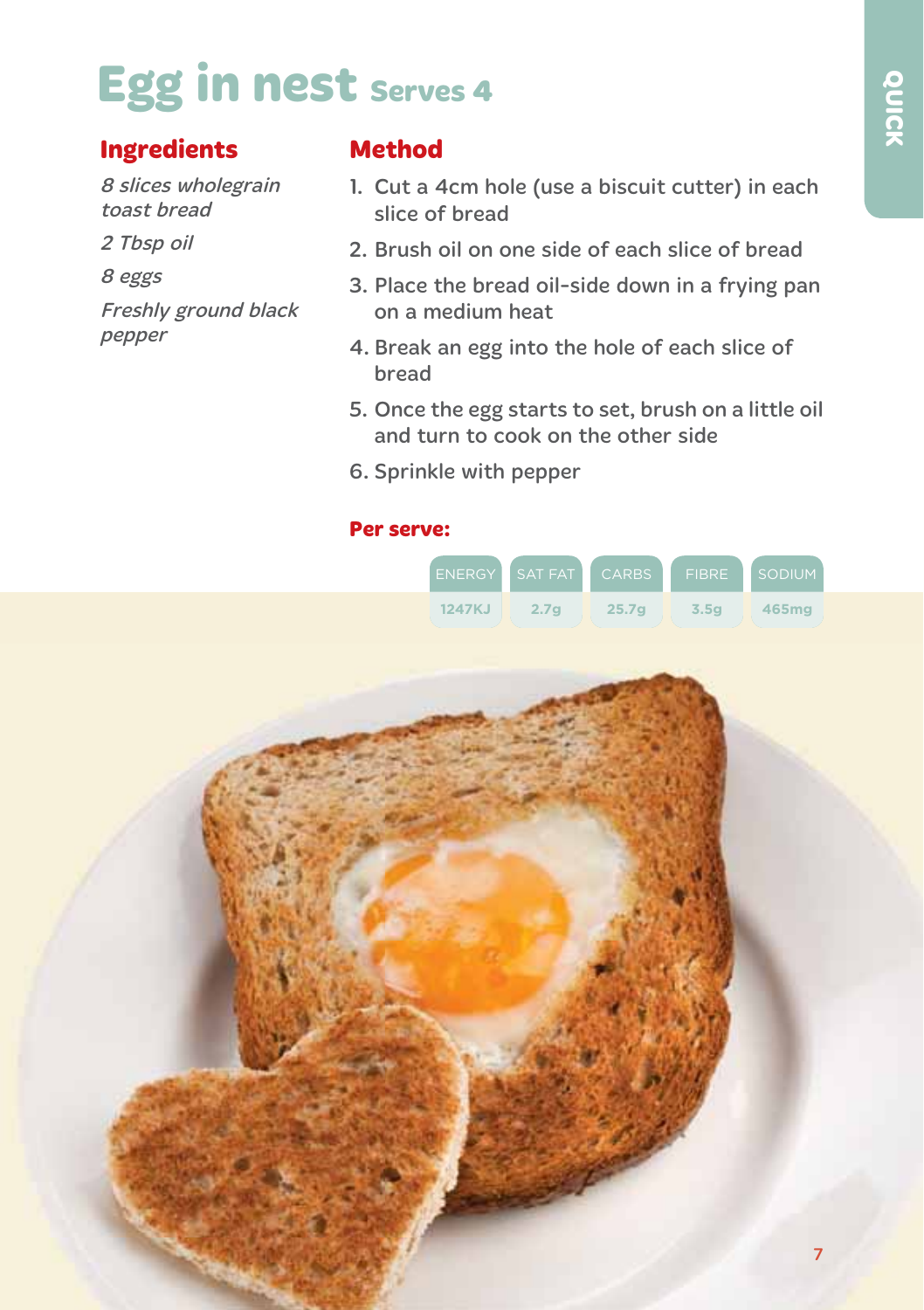

### **Home-made tomato sauce with pasta Serves 2**

#### **Ingredients**

100g dried pasta 1 onion, diced

400g can chopped tomatoes

1 clove garlic, crushed

2 Tbsp tomato paste, salt-reduced

¼ – ½ tsp paprika or chilli

#### **Method**

- 1. Prepare the pasta to packet directions
- 2. Cook onion in a non-stick pan with a dash of water until soft
- 3. Add crushed tomatoes, garlic, tomato paste, chilli and cook until thickened
- 4. Serve over the pasta

#### **Variation**

Add roasted root vegetables such as pumpkin and carrot, cut into bite-size pieces

Add leftover cooked meat such as chicken or beef

Add a combination of seasonal vegetables, whatever is in the vegetable bin in the fridge

#### **Per serve (without variation):**

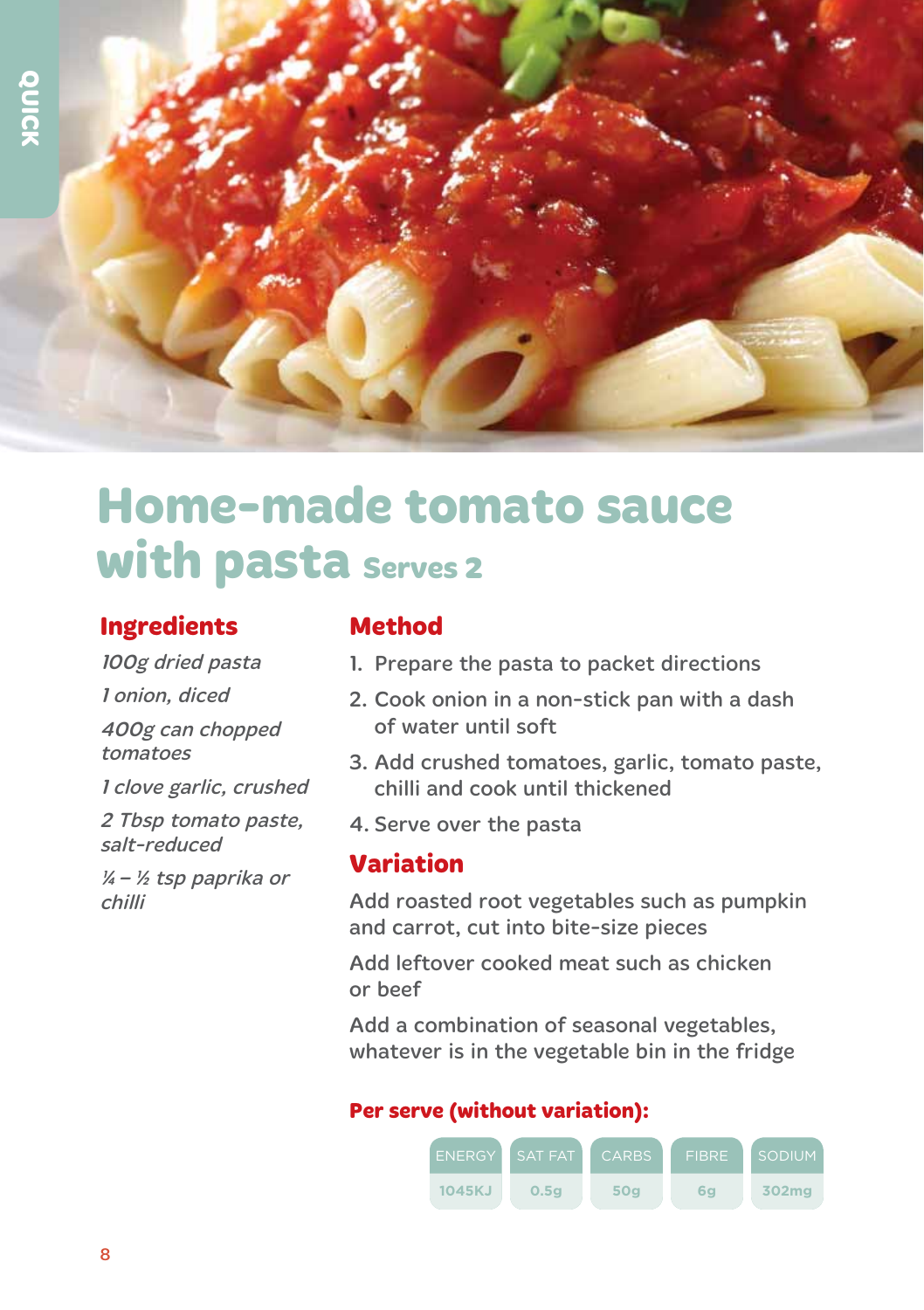### **Bubble 'n squeak serves 4**

#### **Ingredients**

1 Tbsp oil

1 medium onion, diced

1<sup>/2</sup> cups cabbage. cooked

4 medium potatoes, boiled and cubed

1 medium kumara, boiled and cubed

½ cup nuts, roughly chopped (optional) ¼ cup parsley, chopped Pinch ground nutmeg

#### **Method**

- 1. Heat oil in a large frying pan
- 2. Add onion and sauté until soft
- 3. Add remaining ingredients and heat through
- 4. Turn frequently and scrape residue stuck to the bottom of the pan
- 5. Serve hot



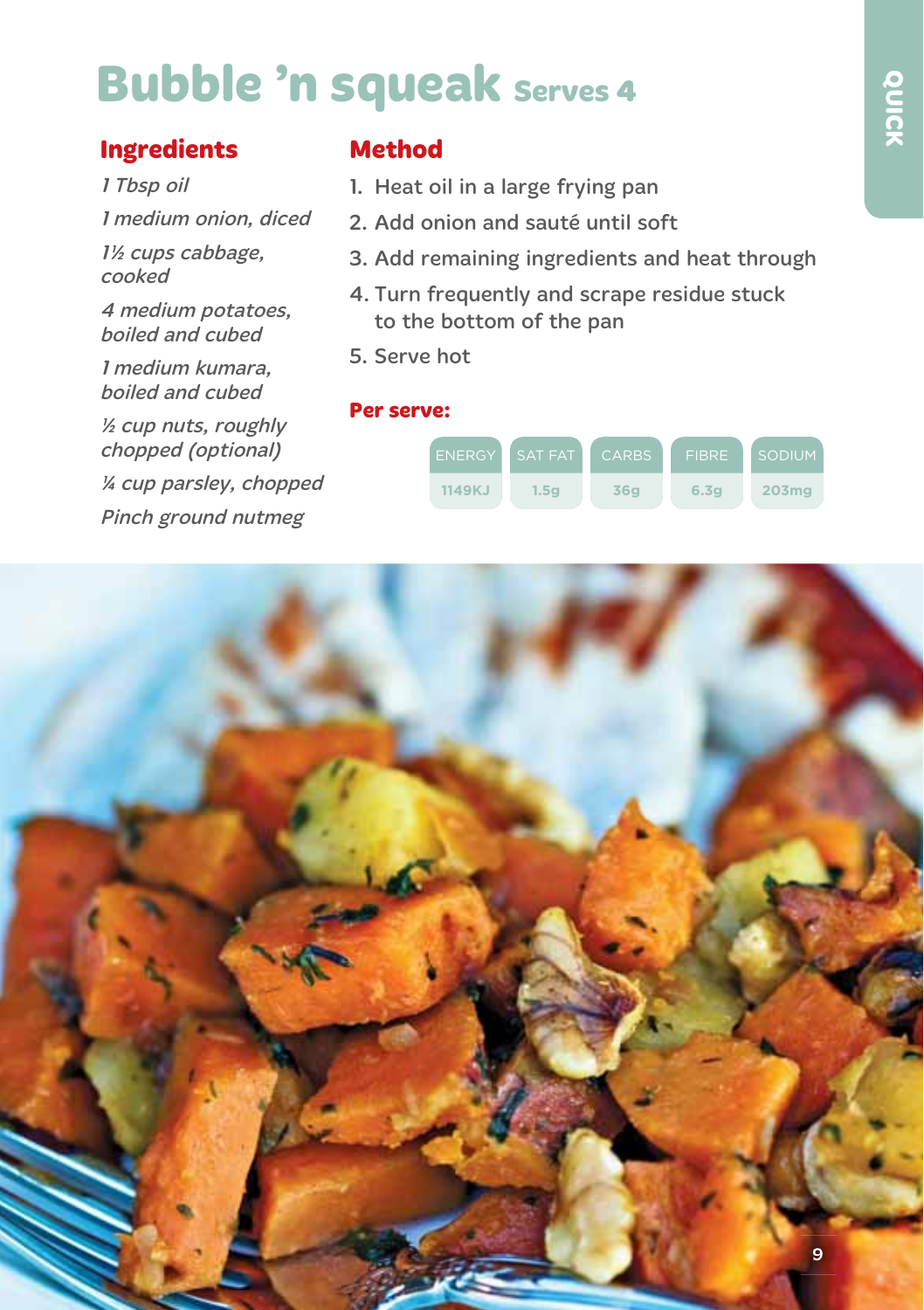

### **Fresh fruit platter Serves 4**

#### **Ingredients**

2 Tbsp reduced-fat sour cream

- ½ cup brown sugar
- 2 tsp lemon juice
- 2 mandarins or oranges
- 1 banana
- 2 kiwifruit
- 1 pear

#### **Method**

- 1. Blend the sour cream, brown sugar and lemon juice
- 2. Microwave on medium power for 5 minutes or until smooth and caramelized, stir well. Or alternately place in a saucepan and cook over a low heat for 5 minutes, stirring occasionally
- 3. Cut the fruit into wedges or bite-size chunks
- 4. Arrange on large platter or individual plates
- 5. Drizzle with caramel sauce

#### **Substitution**

Use your favourite fruit or whatever is in season

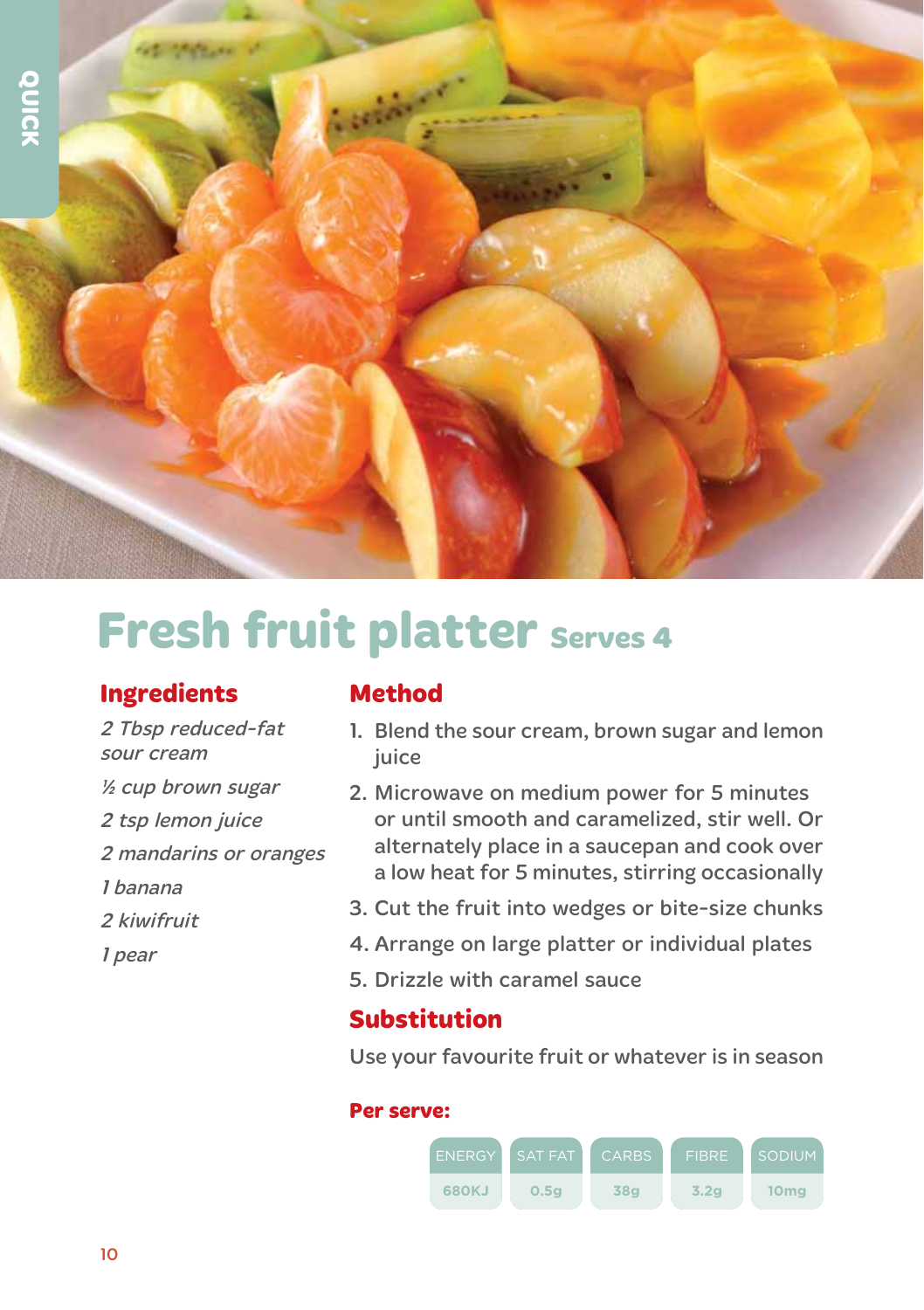## **Chicken and corn soup Serves 6**

#### **Ingredients**

2 cans cream style corn

2 cups mixed frozen vegetables

11/2 cups chicken stock, salt-reduced

1 cup chicken mince or 1 skinless chicken breast minced in food processor

1 Tbsp soy sauce, salt-reduced

2 Tbsp cornflour

2 eggs, beaten

#### **Method**

- 1. In a saucepan combine cream style corn, mixed vegetables, 2 cups water and chicken stock (replace with additional water if not using chicken stock) and bring to the boil
- 2. Stir in chicken mince and soy sauce and return to the boil
- 3. In a small bowl, mix together the cornflour and 2 tablespoons cold water
- 4. Stir cornflour mixture into soup gradually until thickened
- 5. Gradually add beaten egg while stirring the soup
- 6. Remove from heat and serve

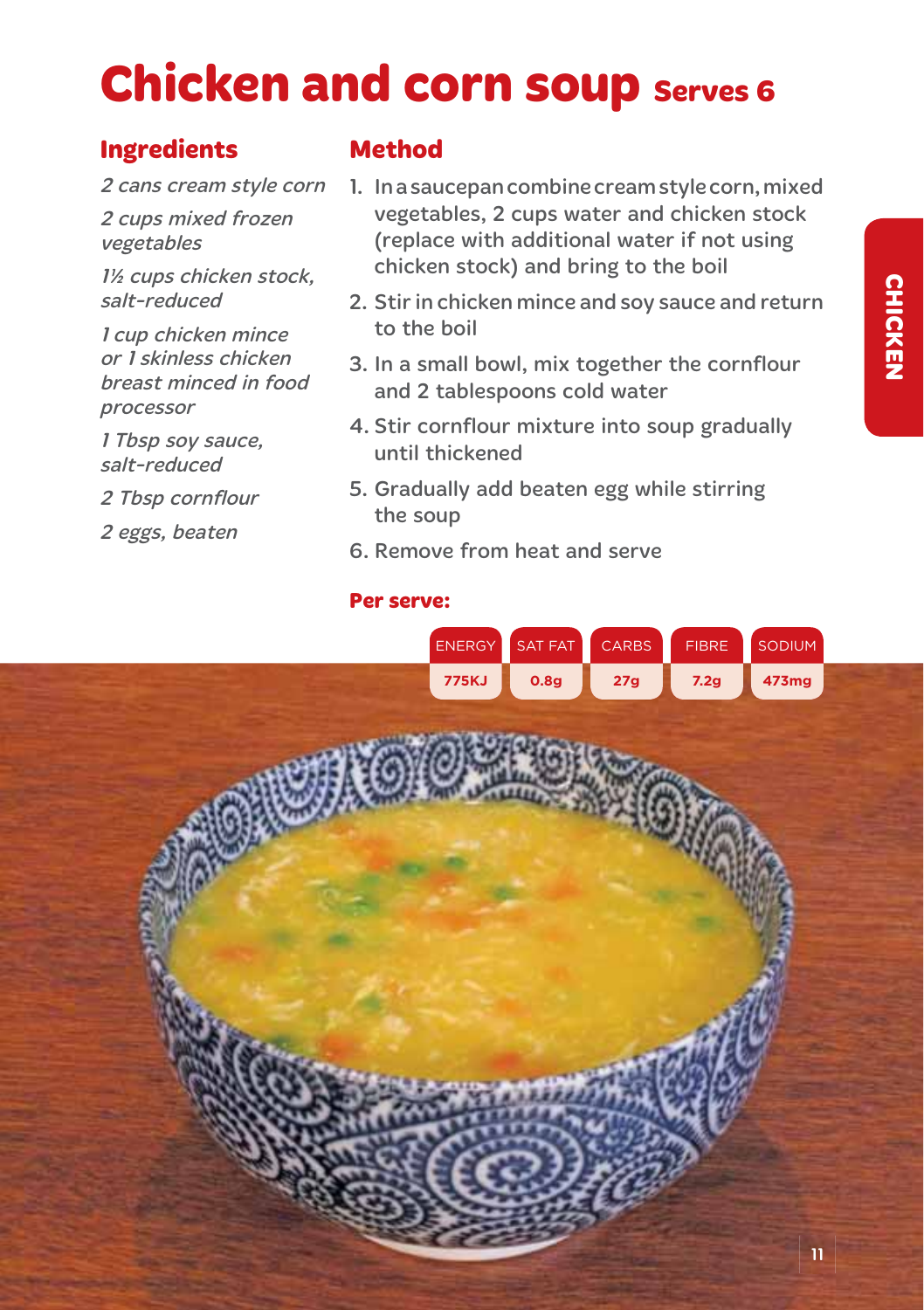### **Chicken fried rice Serves 6**

#### **Ingredients**

2 cups long grain rice 600ml water 6 eggs, lightly beaten 50ml oil 1 onion, finely diced 1kg mixed frozen vegetables 300g grilled skinless chicken breast, sliced

45ml soy sauce, saltreduced

#### **Method**

- 1. Rinse the rice under cold running water. In a saucepan cover the rice with the water and bring to the boil with the lid on
- 2. Reduce heat to the lowest setting and cook for 20 minutes or until the water has been absorbed and the rice is cooked. Remove from the heat and allow to cool
- 3. Heat a wok or large frying pan with half of the oil
- 4. Add beaten egg and cook until lightly scrambled. Remove eggs and roughly chop
- 5. Add the rest of the oil to the wok and add onion and vegetables. Stir-fry until nearly cooked
- 6. Add cooked rice and chicken and heat through
- 7. Add eggs back to the wok with soy sauce and mix thoroughly

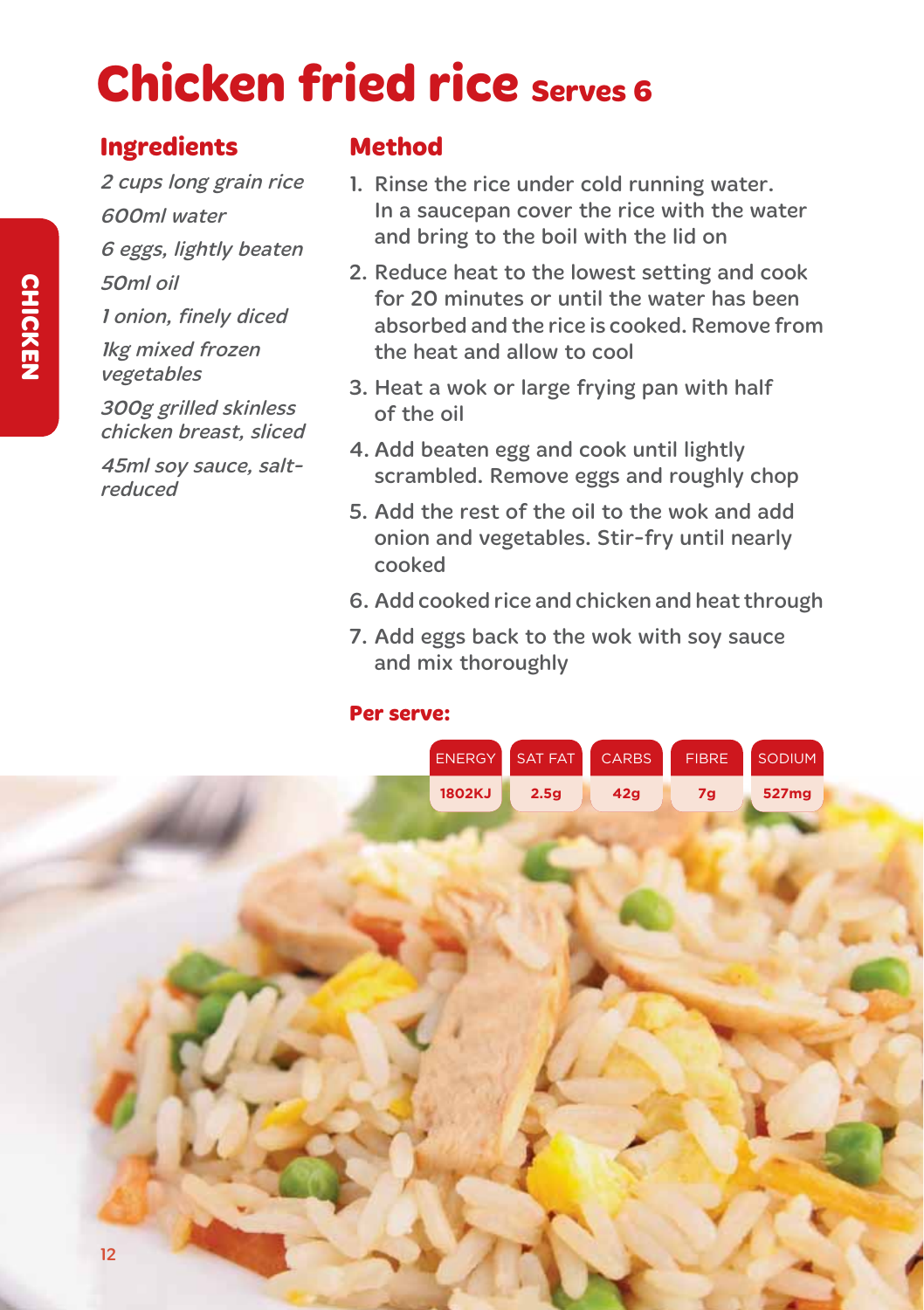

### **Mexican roll-up with chicken salsa Serves 4**

#### **Ingredients**

400g cooked chicken or any other leftover meat

2 Tbsp reduced-fat sour cream

1 cup button mushrooms, finely chopped

1 cup canned chopped tomatoes, any flavour

4 wholegrain tortilla wraps

60g Edam cheese, grated

#### **Method**

- 1. Preheat the oven to 200°C and grease a shallow oven-proof dish
- 2. Combine the chicken, sour cream, mushrooms and half the tomatoes
- 3. Divide the mixture between the 4 tortillas and roll up to enclose the filling
- 4. Place tortilla parcels seam-side down in the oven-proof dish
- 5. Spoon the remaining tomato over the tortillas and sprinkle with grated cheese
- 6. Bake for 15 20 minutes or until the cheese turns golden

Serve with steamed seasonal vegetables or salad

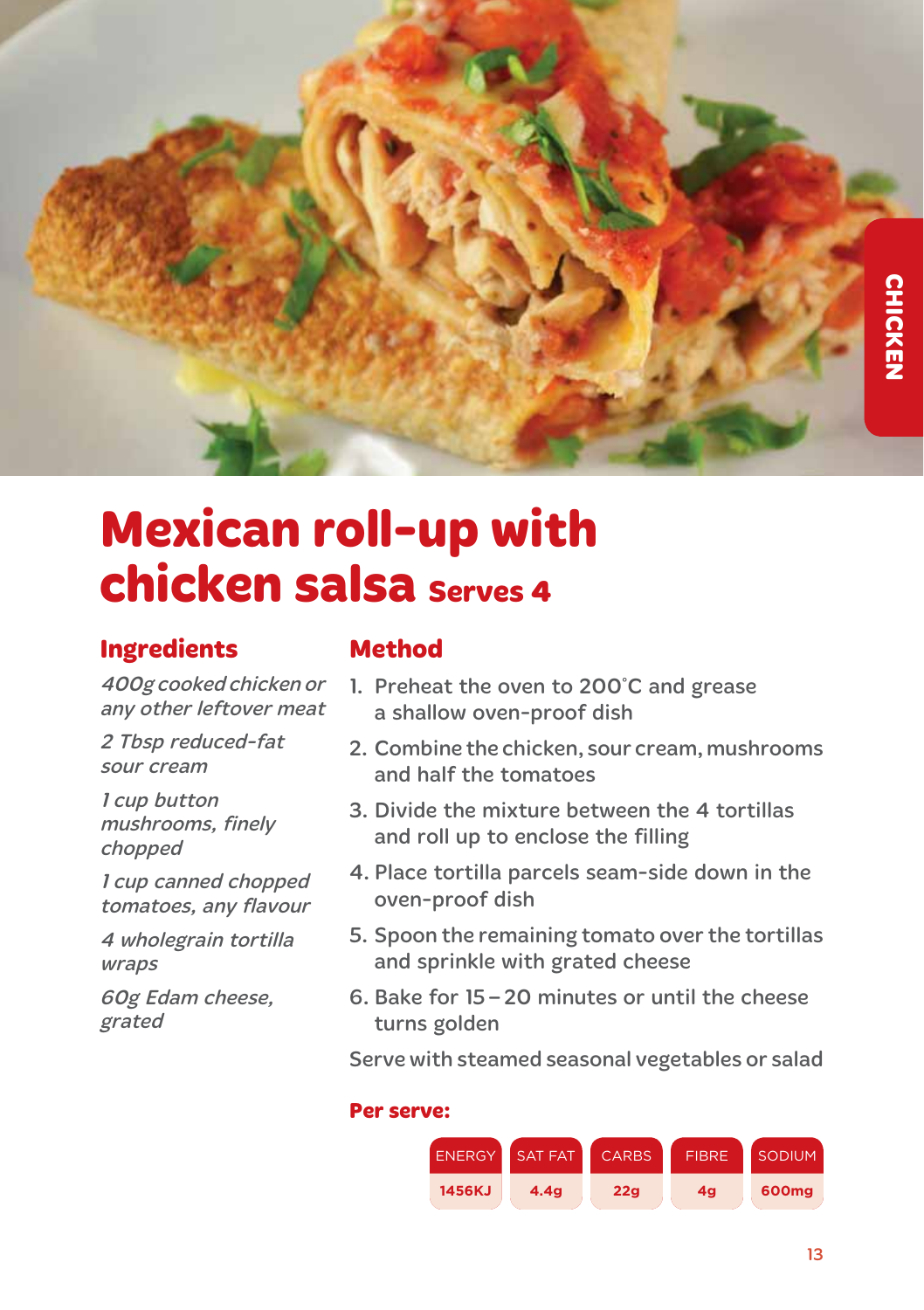### **Chicken and lime vermicelli Serves 6**

#### **Ingredients**

1 large packet (250g) vermicelli noodles

2 medium carrots, thinly sliced

2 spring onions, thinly sliced

2 medium peppers, thinly sliced

½ cup fresh herbs (mint, parsley & coriander)

2 cloves garlic, crushed

1 red chilli, seeds removed and finely chopped (optional)

2 ½ cups (400g) cooked chicken, skin removed, shredded

¼ cup sweet chilli sauce 2 – 3 Tbsp lemon juice

#### **Method**

- 1. Place vermicelli in a large heatproof bowl and cover with boiling water. Let stand until just tender (about 5 to 10 minutes) and then drain
- 2. Combine vermicelli in a large bowl with carrots, spring onions, red pepper, herbs, garlic, chilli and chicken
- 3. Make the dressing by mixing together sweet chilli sauce and lemon juice
- 4. Pour dressing over the vermicelli and toss gently to combine
- 5. Cover and refrigerate until ready to serve

#### **Substitution:**

Chicken for surimi (crab meat), ham, fish or any other cooked meat

Add your seasonal vegetables

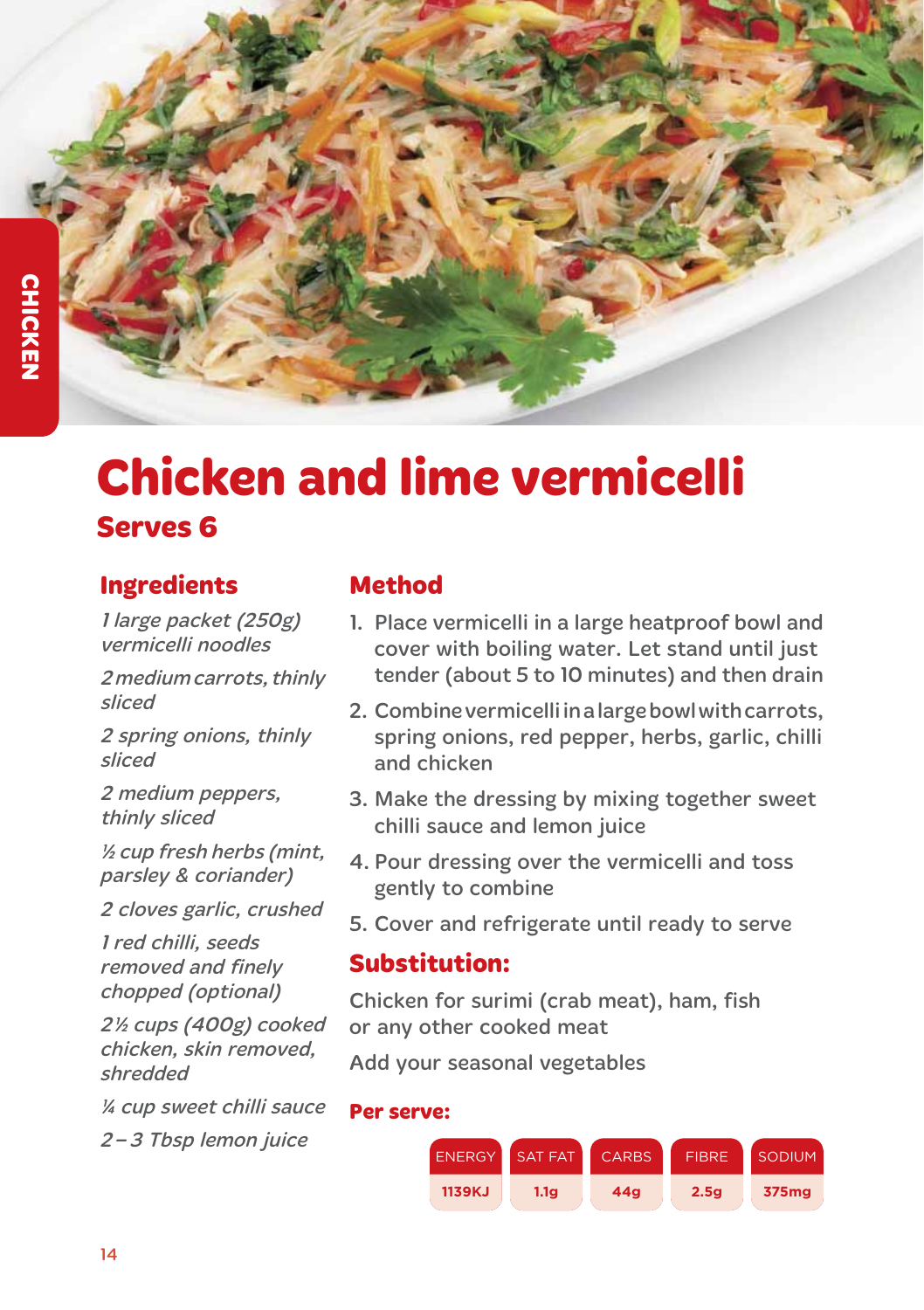### **Baked chicken frittata Serves 4**

#### **Ingredients**

3 medium potatoes, boiled and sliced

1<sup>1</sup>/<sub>2</sub> cups cooked chicken, shredded

1<sup>/2</sup> cups spinach or silverbeet, blanched, if using frozen thaw and squeeze out the liquid

2 Tbsp reduced-fat sour cream

4 eggs

1 Tbsp rosemary (optional)

#### **Method**

- 1. Heat oven to 180 C
- 2. Grease and line a 25cm round cake tin
- 3. Lay the sliced potato, shredded chicken and spinach on top of each other in the tin
- 4. Mix together the sour cream and eggs. Then pour the egg mixture evenly over the ingredients in the tin
- 5. Sprinkle rosemary leaves over the top
- 6. Bake for approximately 30 minutes or until the egg has set
- 7. Turn out of the tin

Serve with salad and tomato relish

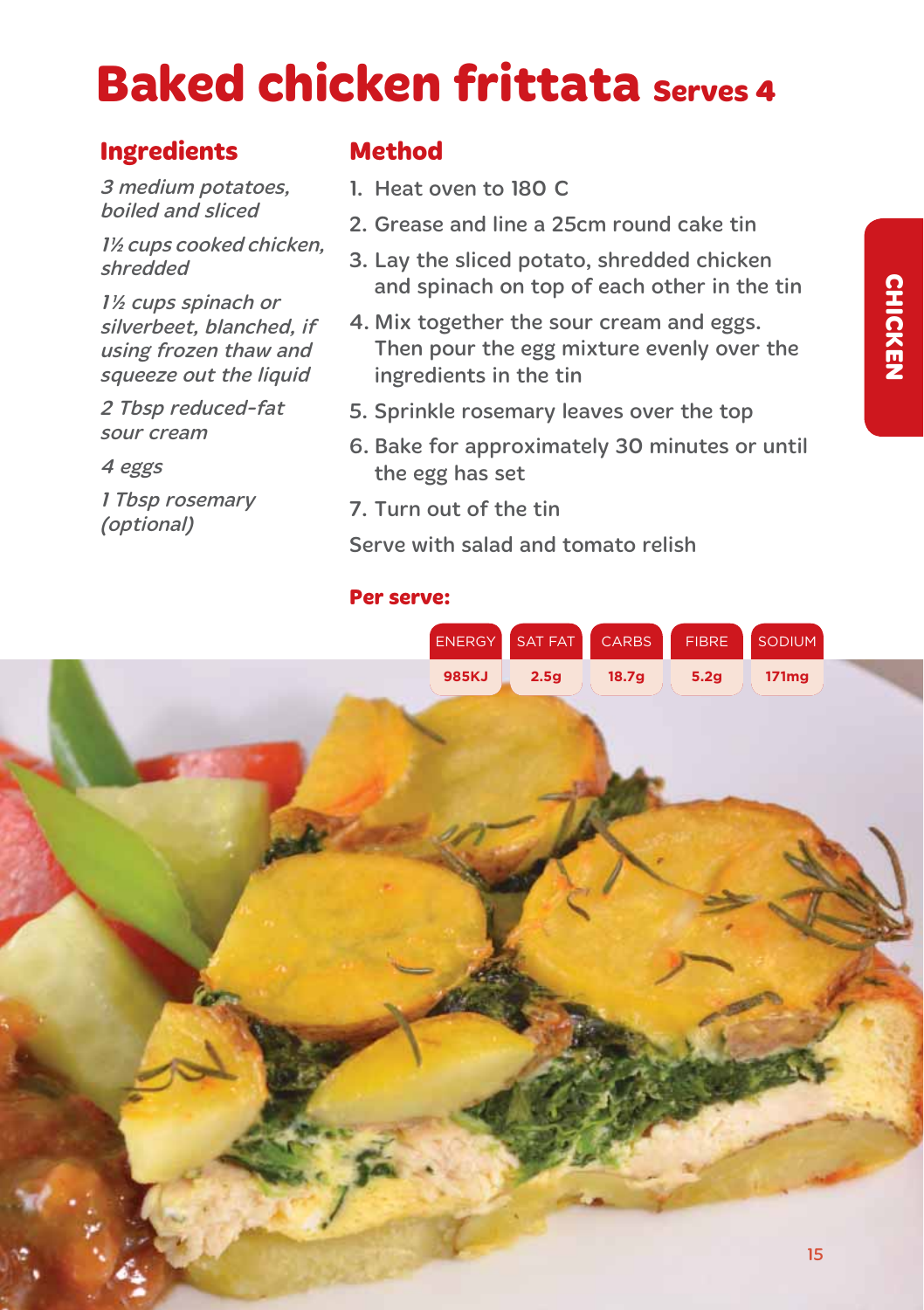

## **Fritters, mussel,<br>courgette or ban:<br>Ingredients Method courgette or banana Serves 6**

#### **Ingredients**

350g mussel meat, finely chopped, or 3 courgettes grated

#### 4 eggs

2 cups wholemeal flour ½ cup parsley, chopped 2 spring onions, chopped  $\frac{2}{3}$  cup reduced-fat milk ½ cup reduced-fat yoghurt, unsweetened 2 tsp baking powder 2 Tbsp oil Makes 24 fritters

#### **Method**

- 1. Mix together gently; chopped mussels, eggs, flour, parsley, spring onion, milk, yoghurt and baking powder
- 2. Heat a large heavy-based frying pan using a little oil at a time
- 3. Drop 2 tablespoons of batter into pan for each fritter
- 4. Cook until golden brown on both sides and cooked through

Serve with green salad and or seasonal vegetables

#### **Variation Banana Fritters**

Substitute the mussel meat or courgettes for 350g banana or 3 medium bananas; replace the parsley and spring onions with ½ cup sugar and a teaspoon of cinnamon

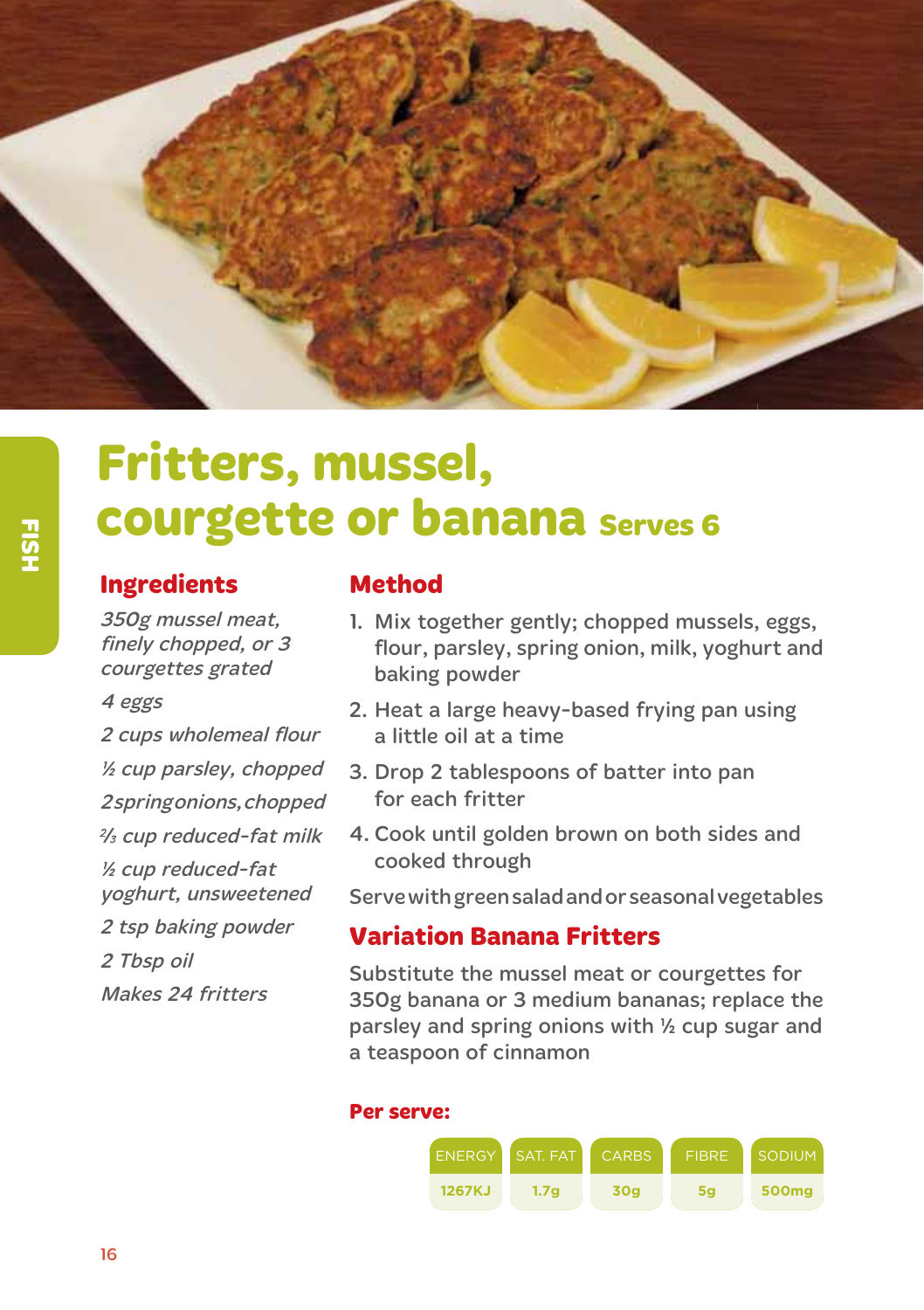### **Thai fish cakes serves 6**

#### **Ingredients**

500g fish fillets

 $\frac{1}{3}$  cup fresh coriander, chopped

1 Tbsp fresh ginger, chopped

1 small fresh chilli, finely chopped

1 spring onion, thinly sliced

2 kaffir lime leaves, finely chopped (optional)

1 Tbsp brown sugar

2 tsp fish sauce

1 tsp sesame oil

- 1 Tbsp oil
- Makes 18

#### **Method**

- 1. Dice the fish into large chunks
- 2. Place all ingredients except the oil into a food processor
- 3. Pulse until the fish has been finely chopped but is not a smooth paste
- 4. Shape fish mixture into 30g balls and slightly flatten
- 5. Heat oil in a heavy-based frying pan
- 6. Cook the fish cakes for approximately 2 minutes each side or until golden brown and cooked through

Serve with salad and steamed rice

#### **Per serve (three fish cakes):**



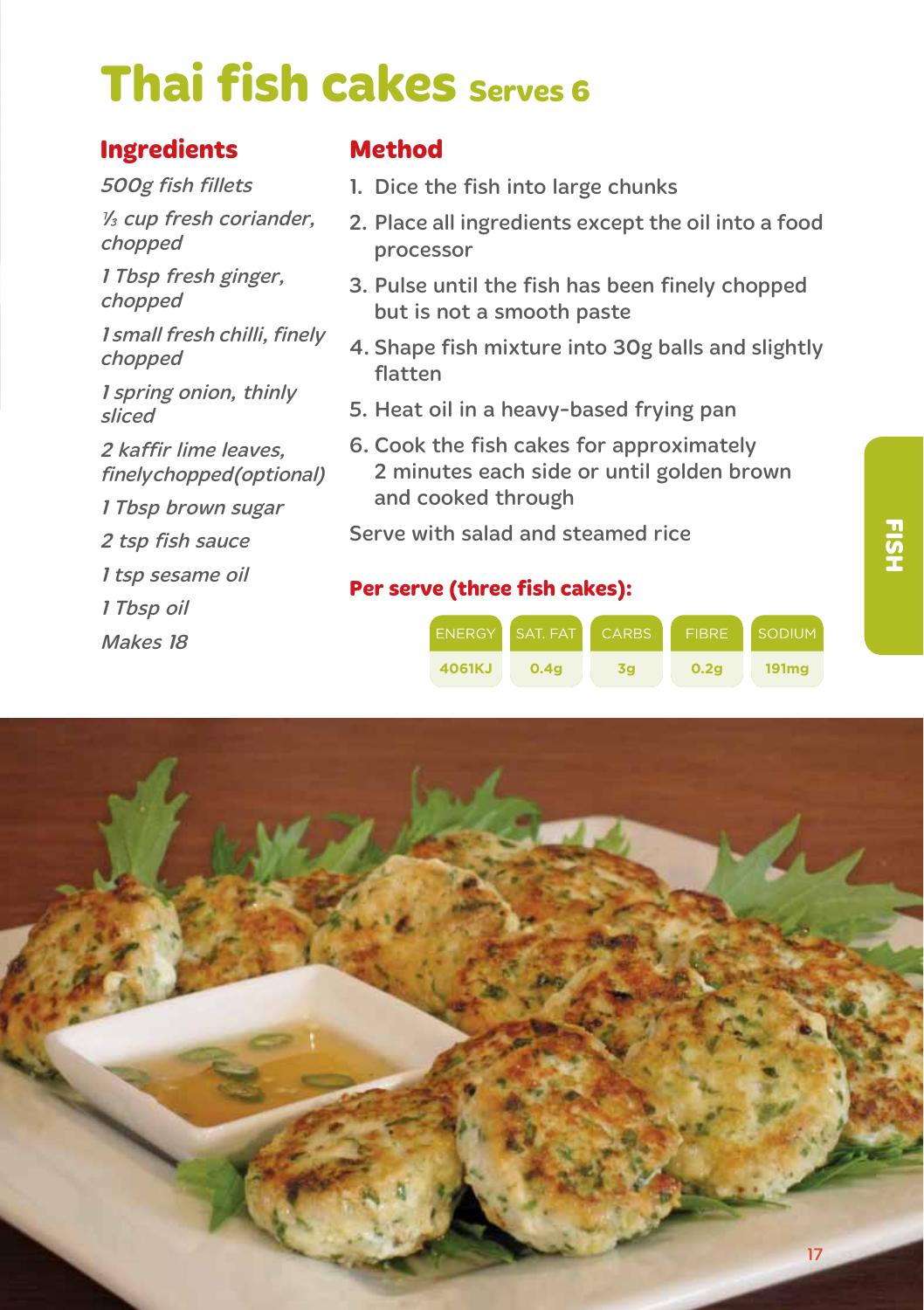

### **Smoked fish kedgeree Serves 4**

#### **Ingredients**

1 Tbsp oil

#### 1 medium onion, finely chopped

2 tsp curry powder

2 cups cooked rice

- 1 cup reduced-fat milk
- 1 cup smoked fish, roughly chopped
- 2 Tbsp lemon juice
- ½ cup fresh coriander or parsley, chopped
- 8 lemon wedges

4 soft boiled eggs, halved

#### **Method**

- 1. Heat oil in a saucepan over a low heat
- 2. Add the onion and cook for about 10 minutes or until soft and just beginning to brown
- 3. Add the curry powder and cook for a further minute, then stir through the cooked rice
- 4. Pour in the milk and heat gently
- 5. Fold through the smoked fish, lemon juice and coriander
- 6. Season with cracked black pepper
- 7. Serve with lemon wedges and soft boiled eggs, cut in half

Serve with seasonal steamed vegetables

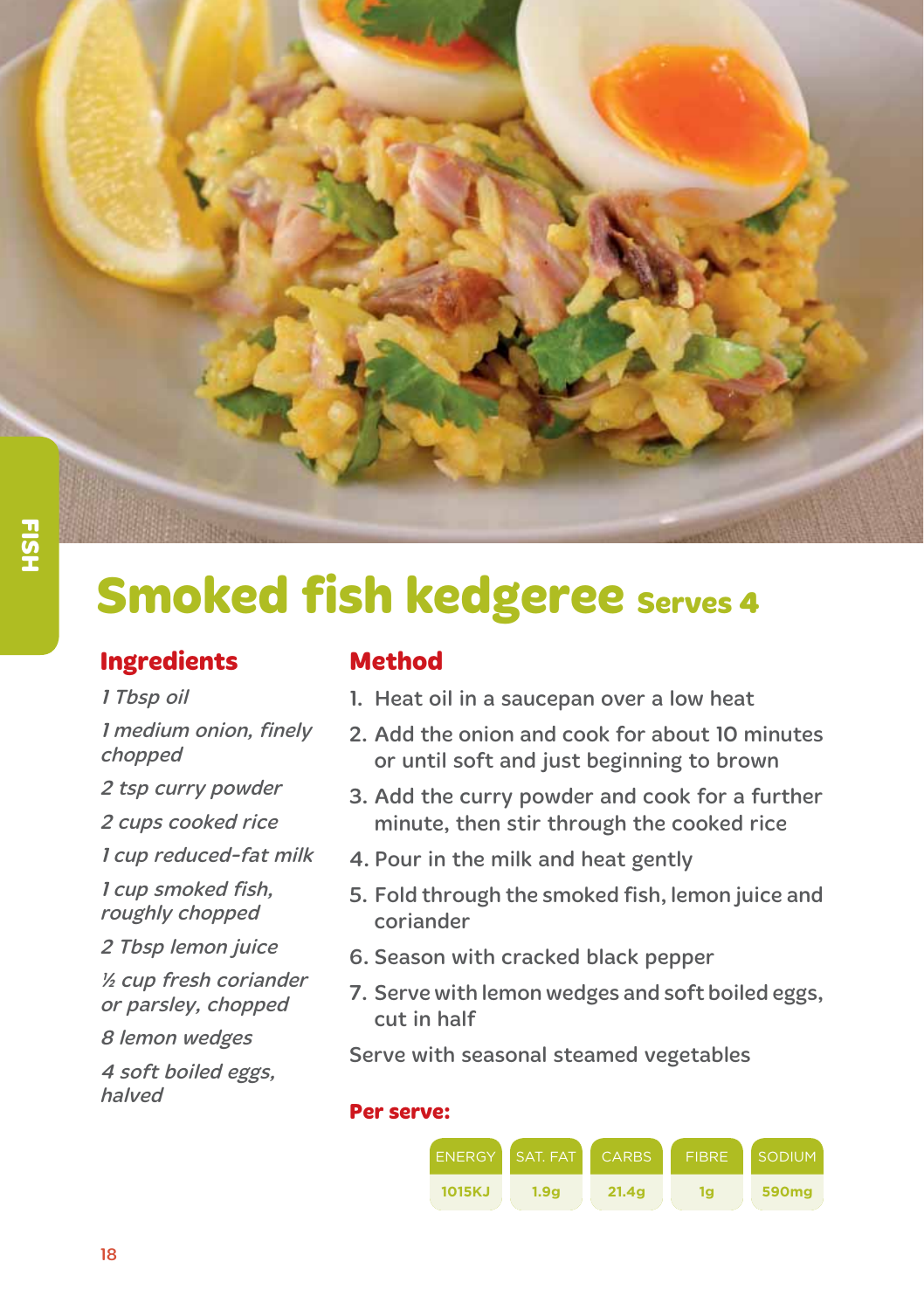## **Oka l'a (raw fish)** Serves 8

#### **Ingredients**

1kg fresh fish fillets (mullet or gurnard is best)

5 lemons, juice only

3 spring onions, chopped

1 small cucumber, seeds removed, chopped into bite-size pieces

2 tomatoes, chopped

½ green or yellow pepper, chopped

1 ½ cups lite coconut cream

1 cup water

Pepper to taste

#### **Method**

**Per serve**

- 1. Rinse the fish and cut into cubes
- 2. Place in a shallow dish and cover with the lemon juice – leave to marinate for at least 2 hours, or overnight in the fridge
- 3. Drain off the lemon juice. Add the spring onions, cucumber, tomatoes, pepper, coconut cream and water. Sprinkle with pepper and mix well
- 4. Transfer to a serving bowl, cover with plastic wrap and chill before serving

Serve with brown rice and crisp lettuce leaves

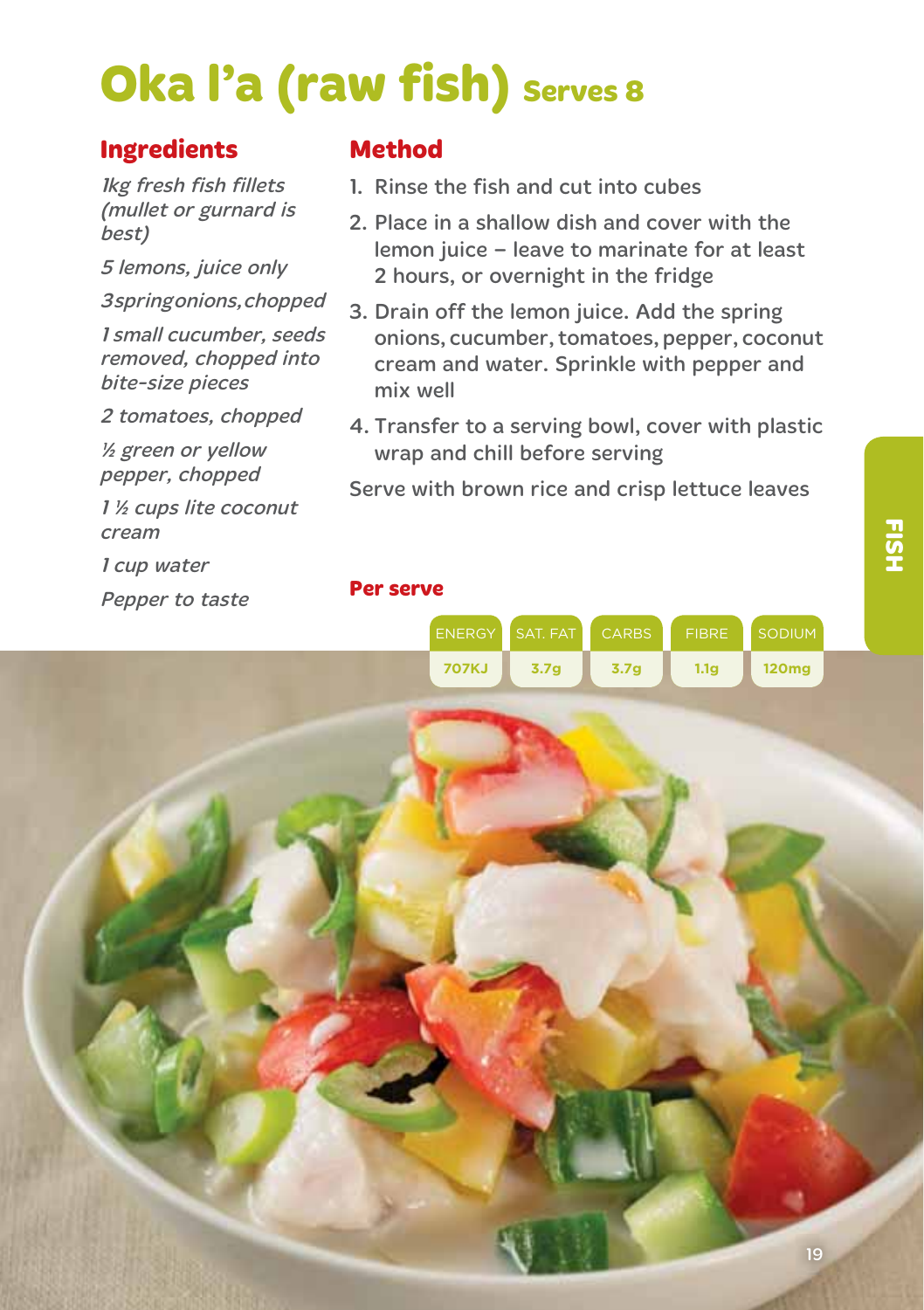### **Fabulous fish pie Serves 6**

#### **Ingredients**

8 medium potatoes, peeled and diced 3 Tbsp reduced-fat milk 1 Tbsp oil 3 medium carrots, diced (2 cups) 1 large leek, sliced (3 cups) 2 cups water 1 cup reduced-fat milk 3 Tbsp cornflour ½ cup parsley, chopped 2 Tbsp lemon juice 600g white fish fillets, diced (hoki, trevally) ½ cup Edam cheese, grated

#### **Method**

- 1. Preheat oven 180°C
- 2. Place potatoes in a pot and cover with cold water, bring to the boil and cook until tender. Drain and mash with the first measure of milk
- 3. Heat the oil in a large saucepan. Add the carrot and leek and sauté at a medium heat until soft but not brown
- 4. Add water and milk, bring to a gentle simmer. Wet the cornflour with a little water and gradually add to the simmering sauce until thick. Remove from the heat
- 5. Mix in the parsley and lemon juice. Pour into an oven-proof dish
- 6. Lay the diced fish on top of sauce. Spread the mashed potato on top, sprinkle with grated cheese
- 7. Bake for approximately 30 minutes or until hot through and fish is cooked

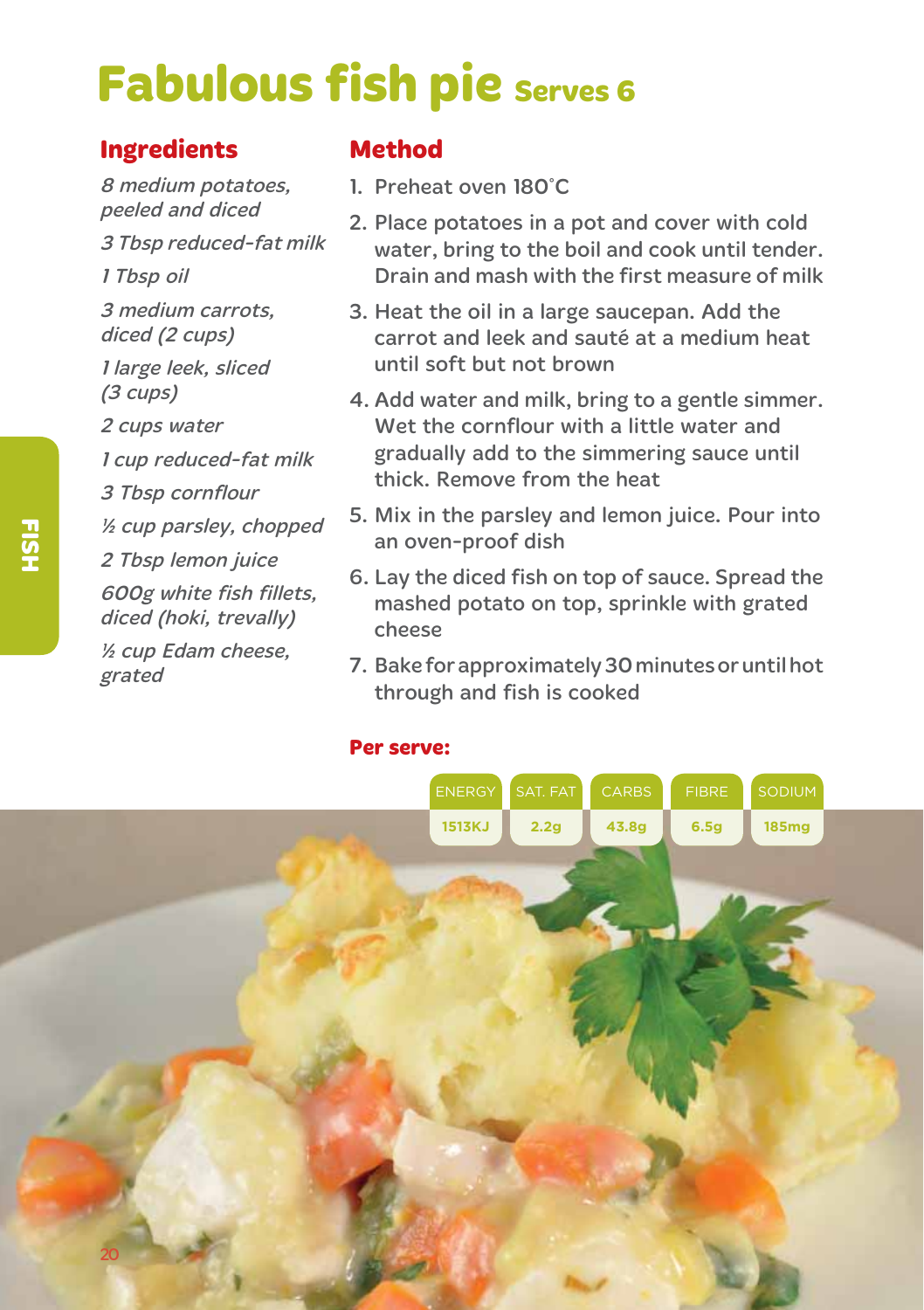

### **Pork chop suey Serves 8**

#### **Ingredients**

- 2 cups brown rice
- 2 Tbsp oil
- 2 onions, diced
- 4 tsp fresh ginger, finely chopped
- 4 cloves garlic, crushed
- 1kg Trim pork, diced
- 5 carrots, sliced thinly; OR 4 cups frozen mixed vegetables
- 1 head broccoli, sliced into small pieces; OR ½ head cauliflower, sliced into small pieces
- 1 yellow pepper, seeds removed, chopped
- 2 Tbsp soy sauce, salt reduced

#### **Method**

- 1. Place the rice into a large saucepan with 4 cups water, cover and bring to the boil over a medium heat. Then reduce heat to a low setting and cook for 15 – 20 minutes. Remove the pan from the heat and leave to stand covered for 5 – 10 minutes
- 2. Heat the oil in a large saucepan. Add onion, ginger, garlic, and pork. Stir-fry for 3–4 minutes
- 3. Add carrots (or frozen vegetables), broccoli (or cauliflower), pepper and ½ cup of water to the saucepan and cook for 3 minutes.
- 4. Add soy sauce to saucepan and stir cover and simmer for 10 – 15 minutes until meat is tender
- 5. Serve over the cooked rice

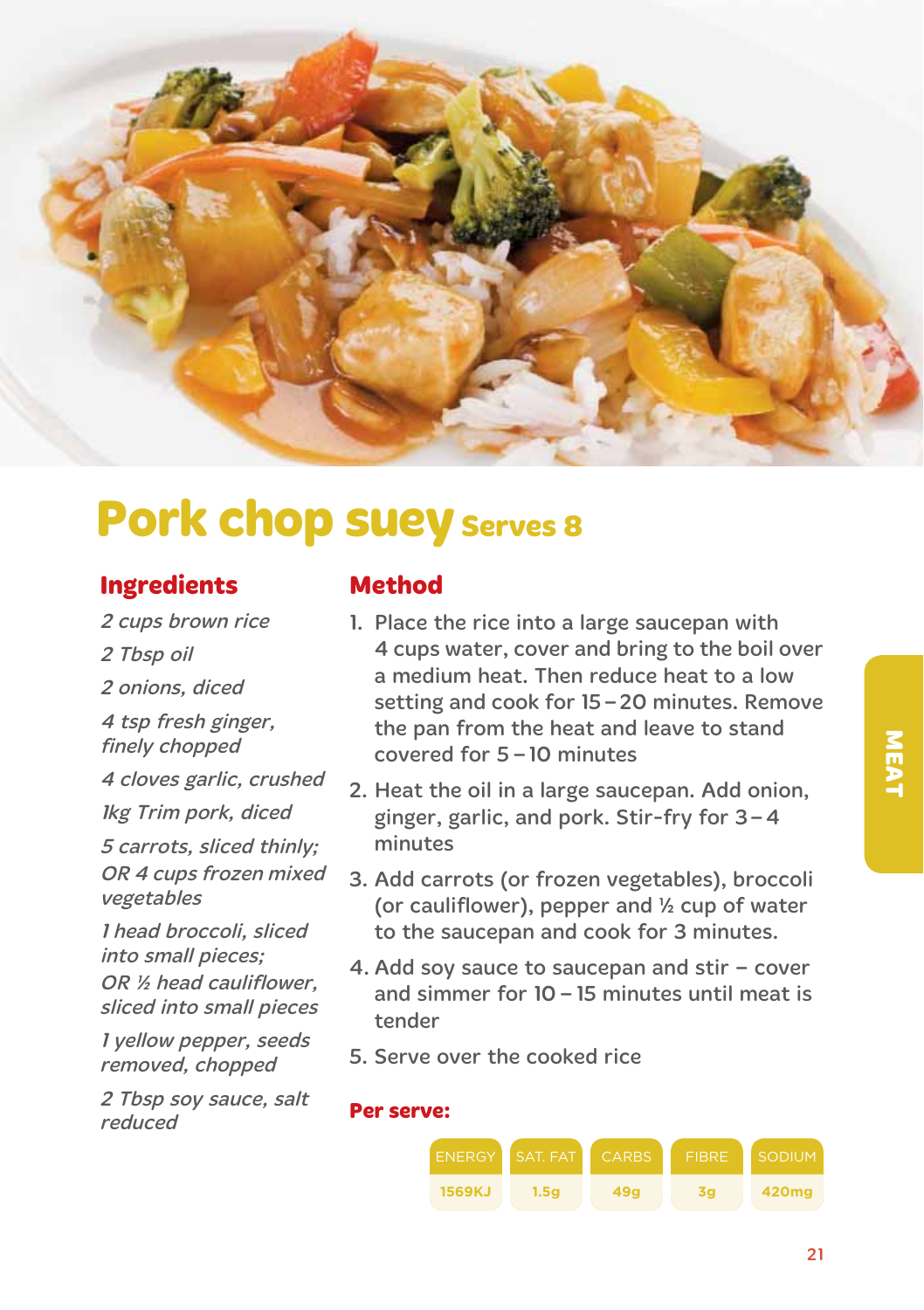### **Spicy Indian corned beef Serves 6**

#### **Ingredients**

340g can Pacific corned beef

400g can Indian flavoured tomatoes

500g frozen mixed vegetables (carrots, peas, green beans and sweet corn)

1 Tbsp garlic, crushed

1 Tbsp ginger, grated

2 cups cabbage, finely chopped

2 cups pumpkin, cubed and cooked

3 Tbsp coriander or parsley, chopped

#### **Method**

- 1. Place can of corned beef in a pot, cover with hot water, leave to stand for 10 minutes, then tip water away. Open can and drain off fat
- 2. Place tomatoes in a large pan, add mixed vegetables
- 3. Add garlic and ginger, stir to combine
- 4. Cook on a medium heat, stirring occasionally. When vegetables are heated through, add drained corned beef, chopped cabbage and pumpkin. Continue cooking until steaming hot
- 5. Garnish with coriander or parsley

Serve with rice, vermicelli, taro or roti

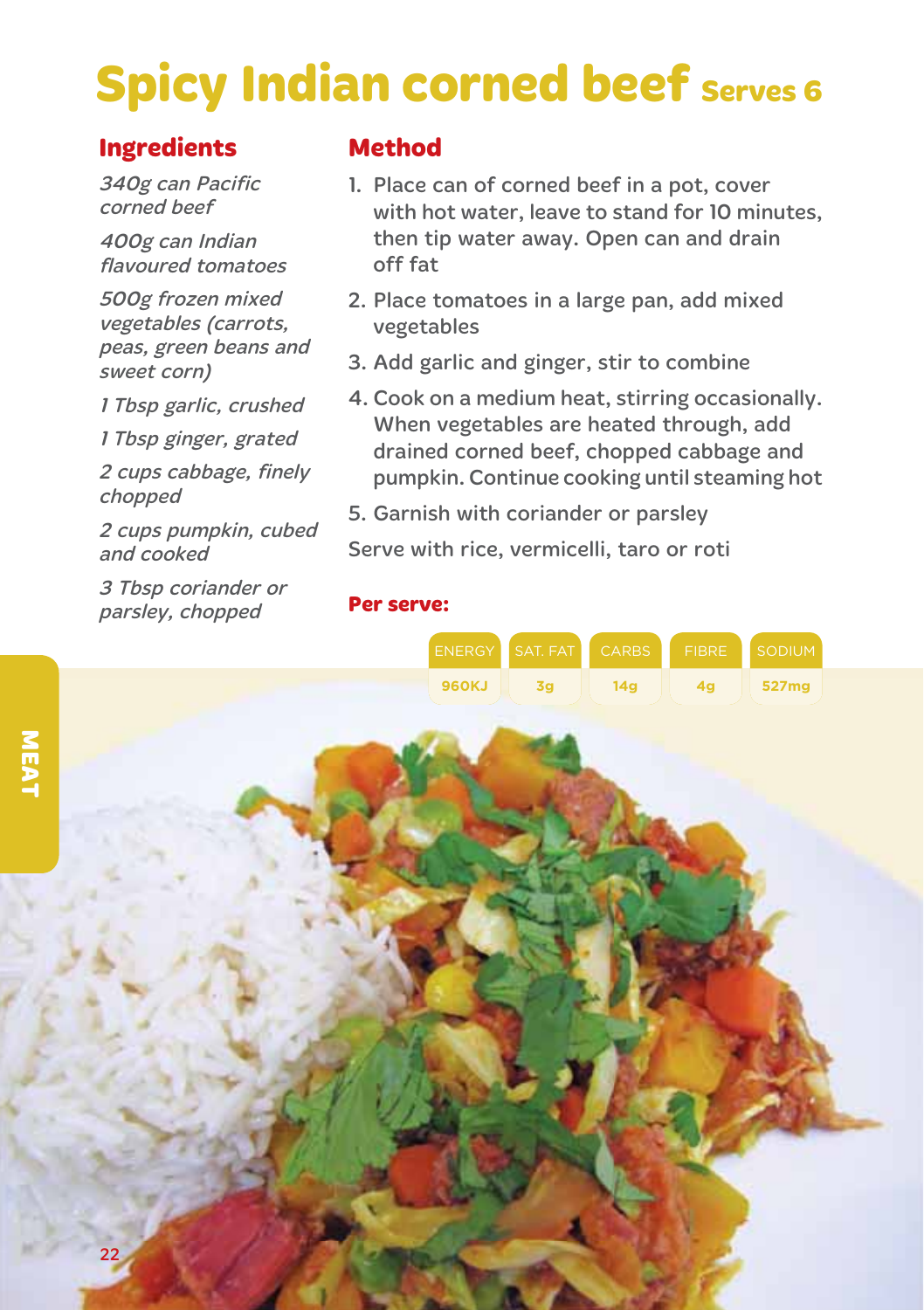### **Individual pastry-less pies serves 8**

#### **Ingredients**

500g lean mince, lamb, beef or chicken

1 large onion, diced

1 can baked beans

5 Tbsp tomato paste, salt-reduced

2 cups frozen mixed vegetable eg. peas, carrots and sweet corn

800g potatoes, peeled and cut into even sizes

¼ cup reduced-fat milk

1 cup Edam cheese, grated

4 Tbsp parsley, chopped (optional)

#### **Method**

- 1. Preheat oven to 190°C
- 2. Brown the mince in batches in a hot frying pan. Set aside
- 3. Add a little oil to frying pan, gently cook onion until tender but not brown, increase heat and stir in browned mince
- 4. Add baked beans, tomato paste and half a cup of water, stir to combine
- 5. Stir in frozen vegetables, heat gently until vegetables are thawed
- 6. Cook potatoes in boiling water until tender, drain well and mash with milk, cheese (hold back 2 tablespoons) and chopped parsley
- 7. Spoon meat and vegetable mixture into individual ramekins or large baking dish. Top with mashed potatoes and sprinkle with remaining cheese. Bake for 20 – 25 minutes until hot and golden

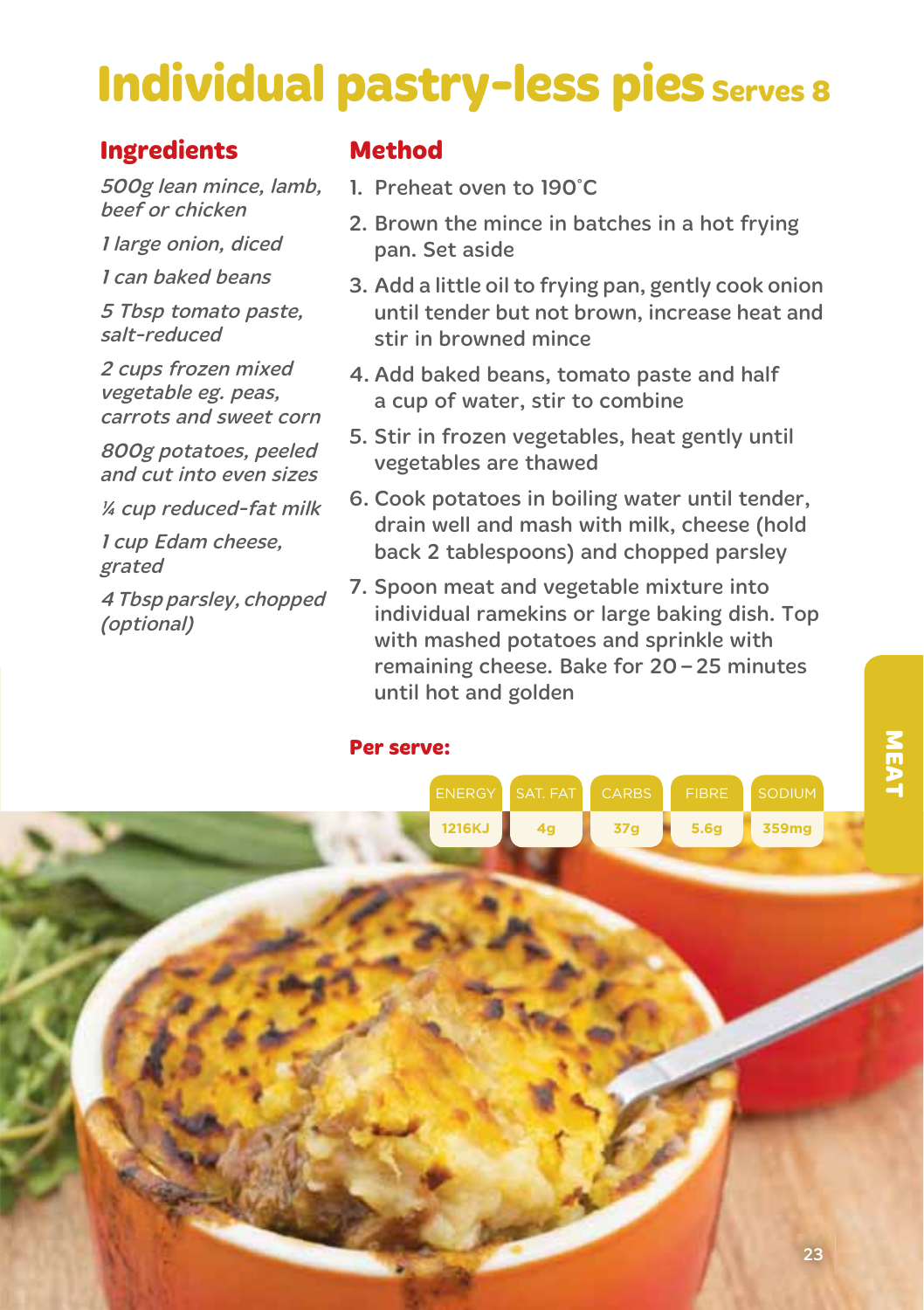### **Beef curry Serves 4**

#### **Ingredients**

1 Tbsp oil

- 2 medium onions, diced
- 350g lean beef, diced
- 3 cloves garlic, crushed
- 2 Tbsp curry powder
- 400g can tomatoes, crushed

2 Tbsp tomato paste, salt-reduced

1 cup water

1 Tbsp fresh coriander, chopped (optional)

#### **Method**

- 1. Heat the oil in a large pot. Add the onions and sauté until soft and beginning to brown
- 2. Add beef, garlic and curry powder and sauté until the beef has browned lightly
- 3. Add the tomatoes, tomato paste and water. Bring to a gentle simmer
- 4. Cover and cook slowly for approximately 2 hours or until the beef is tender
- 5. Add more water if it looks to be drying out too much
- 6. Garnish with coriander

Serve over rice with steamed seasonal vegetables

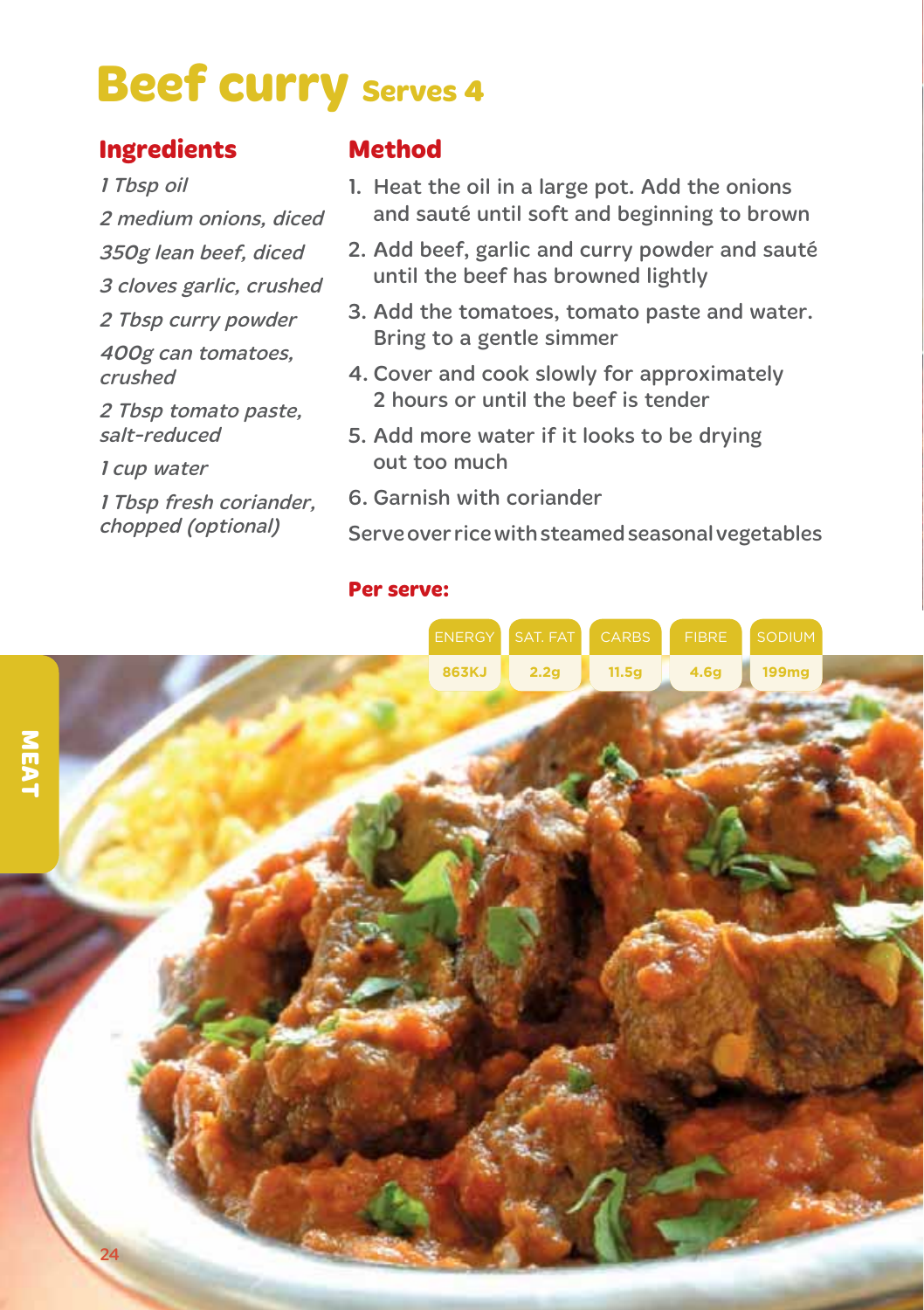

### **Irish stew Serves 4**

#### **Ingredients**

#### 1 Tbsp oil

2 medium onions, diced

2 medium carrots, diced

300g mutton or hogget, fat removed and diced

2 large potatoes, washed and diced

3 cups beef stock, salt-reduced

2 Tbsp parsley, chopped

#### **Method**

- 1. Heat the oil in a large pot. Add onions and carrots, sauté until beginning to soften
- 2. Add the meat and cook until lightly browned on the outside
- 3. Add the potatoes and stock and bring to a gentle simmer
- 4. Cover and cook for approximately 11/2 hours or until the meat is tender
- 5. Garnish with parsley

Serve with steamed cabbage

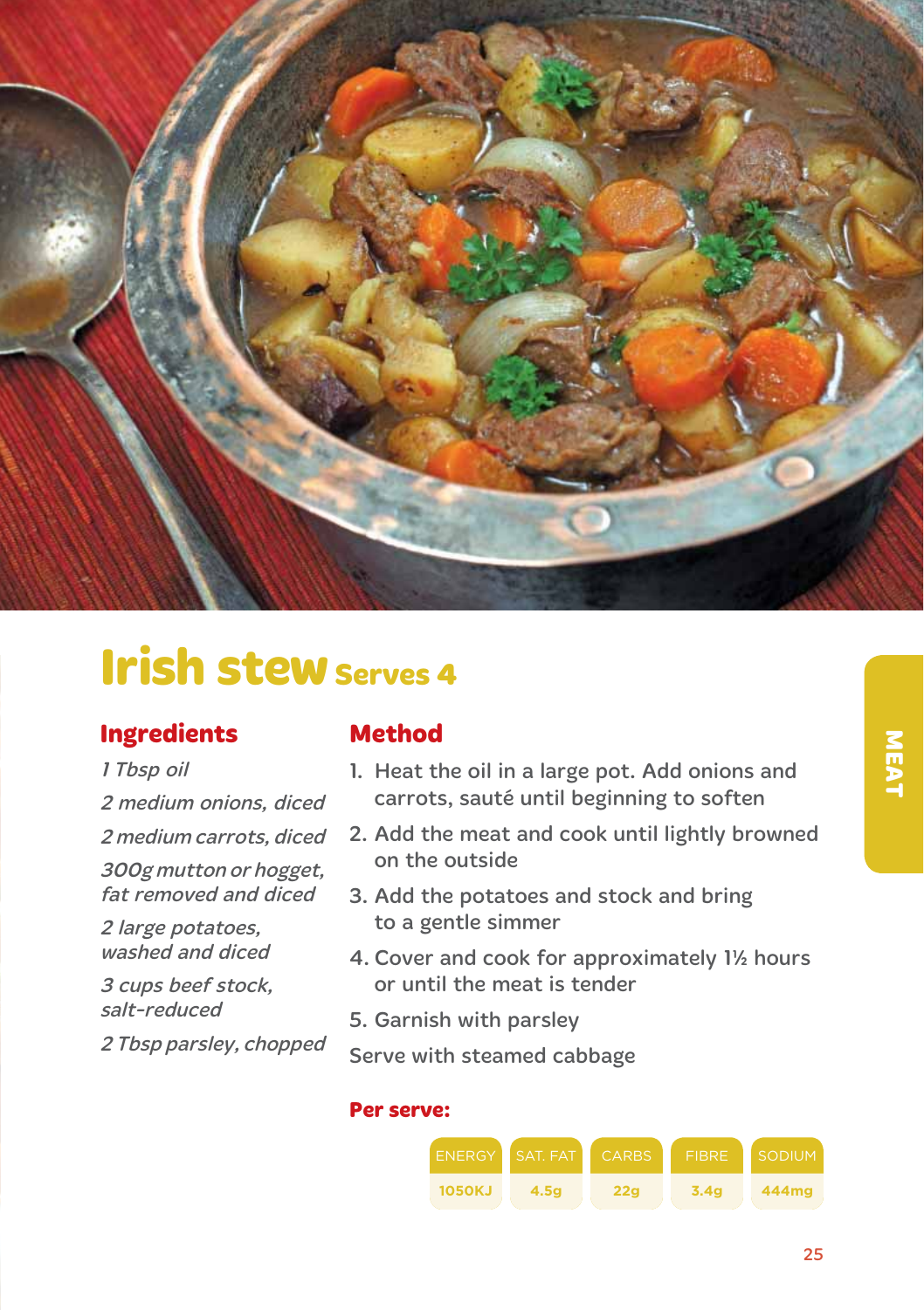

### **Little meat loaves serves 6**

#### **Ingredients**

1 Tbsp oil 1 red onion, diced 2 cloves garlic, crushed ½ cup currants 1 tsp cinnamon 1 lemon, zest 400g beef mince, lean 1 cup cooked rice 1/3 cup parsley, chopped 9 cabbage leaves, large outer leaves 1 cup cabbage, shredded finely 1 carrot, sliced into sticks 2 cups beef stock, salt-reduced

#### **Method**

- 1. Preheat oven to 180°C
- 2. Place the oil into a frying pan and add the onions, garlic, currants, cinnamon and lemon zest. Fry gently until the onion is soft. Remove from the heat and place into a mixing bowl
- 3. Add mince, cooked rice, parsley and black pepper, mix well
- 4. Place the cabbage leaves two at a time into a pot of boiling water; blanch for 1-2 minutes. Remove and place into cold water. Repeat until all the cabbage leaves are blanched, drain well. Now blanch the shredded cabbage and carrot sticks
- 5. Lay the cabbage leaves out flat, remove the thickest part of the stems. Place ½ cup of the mince mixture onto the bottom of the cabbage leaves and roll up, folding in the sides as you roll
- 6. Place into an ovenproof dish, pour over the stock, cover and bake for 45 minutes
- 7. Garnish with shredded cabbage and carrots

Serve with steamed vegetables

#### **Per serve (1% Rolls):**

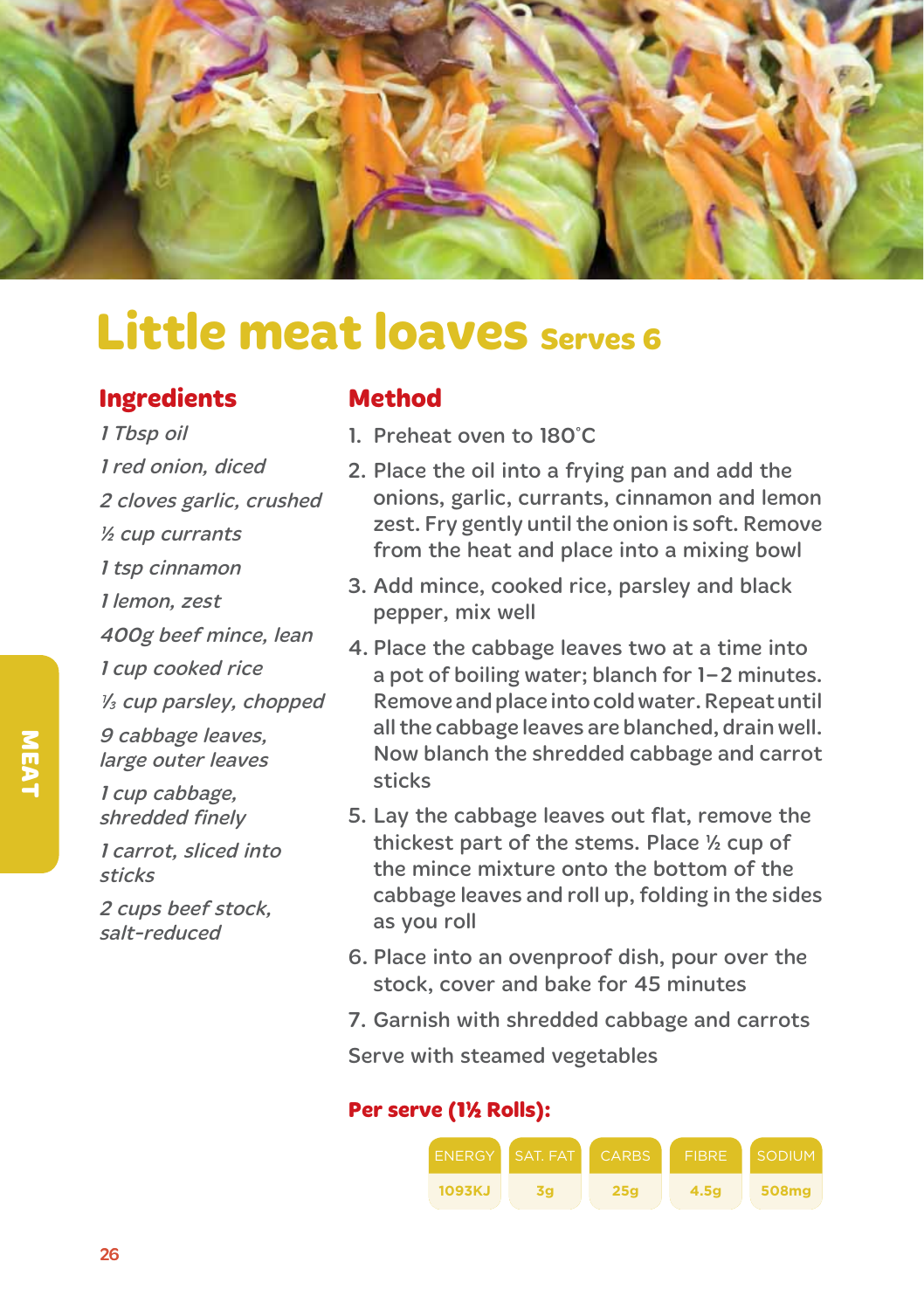### **Quick minestrone serves 4**

#### **Ingredients**

2 cups seasonal vegetables prepared and chopped eg. potatoes, carrot, celery, kumara, parsnip, leeks

1 onion, diced

1L water

200g tomato paste, salt-reduced

400g can tomatoes, chopped

¼ cup couscous

400g can red kidney beans, drained and rinsed

Freshly ground black pepper to taste

Mediterranean herbs to taste eg. basil, thyme, oregano

#### **Method**

- 1. Put all ingredients in a saucepan, except the pepper and herbs, and bring to the boil
- 2. Simmer for 15-20 minutes
- 3. Season to taste with freshly-ground black pepper and herbs
- 4. Serve with wholegrain bread and a sprinkling of grated Edam cheese, if desired



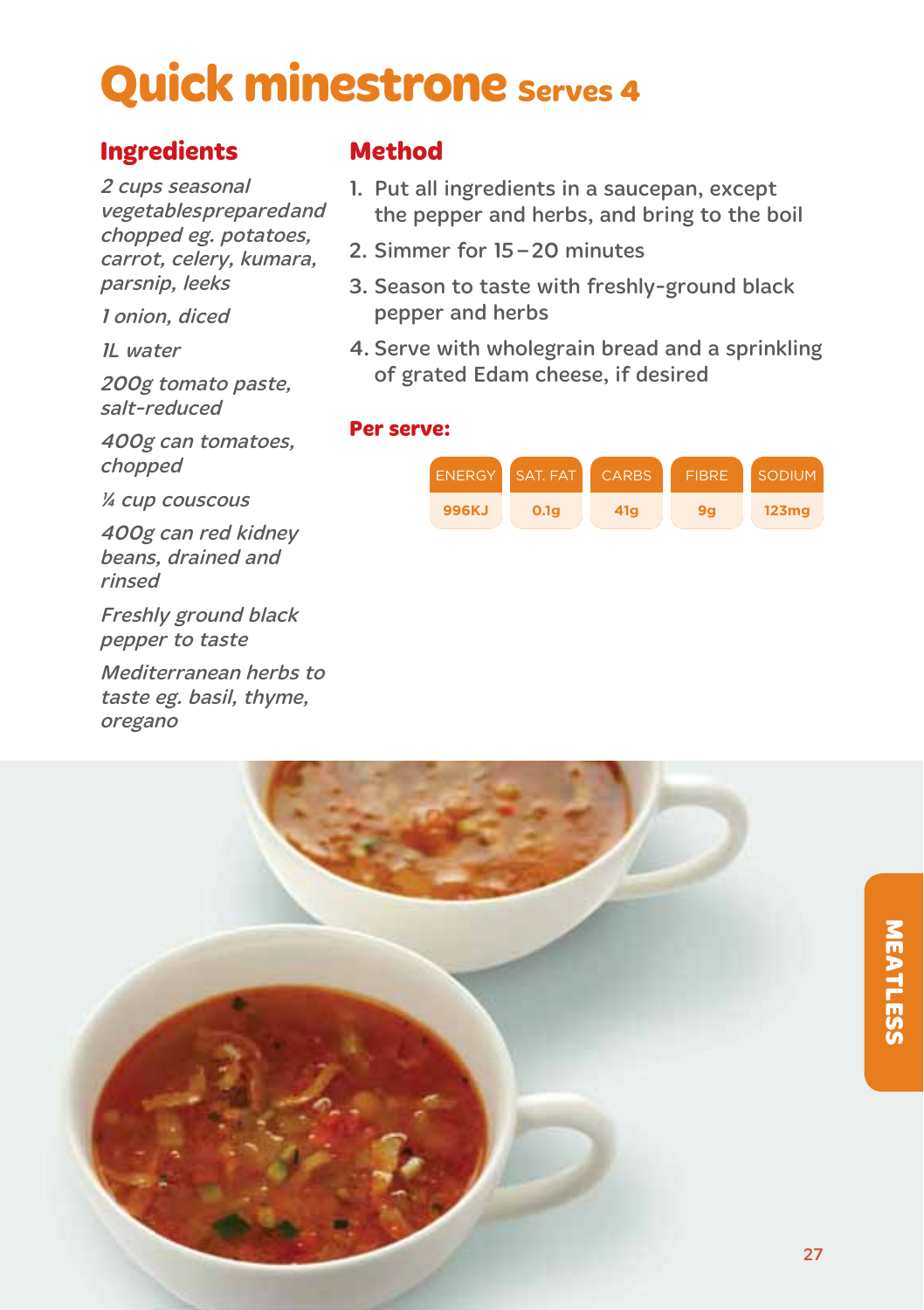### **Pumpkin risotto Serves 4**

#### **Ingredients**

4 cups water

1 tsp dried vegetable stock powder, saltreduced

1 Tbsp oil

1 medium onion, finely diced

3 cups pumpkin, peeled, seeded and diced

3 gloves garlic, crushed

1 cup medium grain rice (Arborio)

1 cup frozen peas

½ cup Edam cheese, grated

#### **Method**

- 1. Heat water in a pot and dissolve stock cube
- 2. In a different pot heat the oil. Add the onion and pumpkin to the oil and sauté until the onion is soft and just starting to brown
- 3. Add the garlic and rice to onion and sauté until the rice looks clear rather than white
- 4. Stir in one quarter of the hot stock with the rice, stirring occasionally
- 5. Add stock regularly while stirring until the rice is cooked through and the risotto has a creamy consistency (not too thick and not too runny)
- 6. Add the frozen peas and bring back to temperature
- 7. Remove from the heat, sprinkle with cheese over the top and serve hot

#### **Variation**

Add 2 rashers chopped bacon or 2 small chicken breasts, sliced, add with the onion and pumpkin.

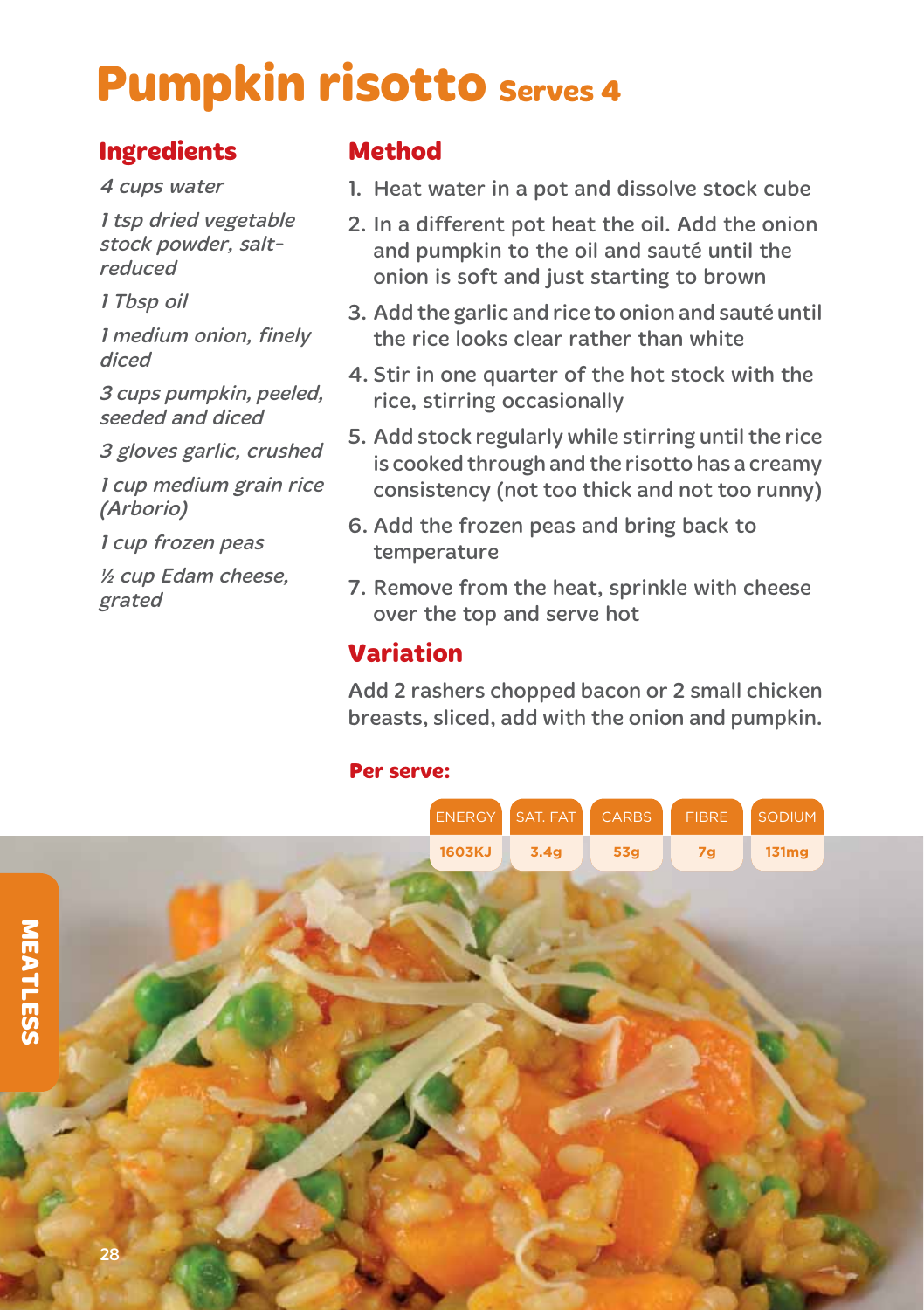

### **Solomon poi Serves 8**

#### **Ingredients**

1kg kumara, peeled and grated

1kg pumpkin, peeled and grated

6 large silverbeet leaves, stalks removed

½ cup roasted cashew nuts, chopped

½ cup lite coconut cream

½ cup reduced-fat milk

Pepper to taste ENERGY

#### **Method**

- 1. Preheat oven to 180°C
- 2. Combine all the ingredients and mix thoroughly
- 3. Line a baking dish with tin foil, allowing enough to fold over the top
- 4. Place the mixture into the baking dish. Fold over the ends of the tin foil to make a parcel
- 5. Bake for 1 hour

Serve with lean meat and steamed vegetables

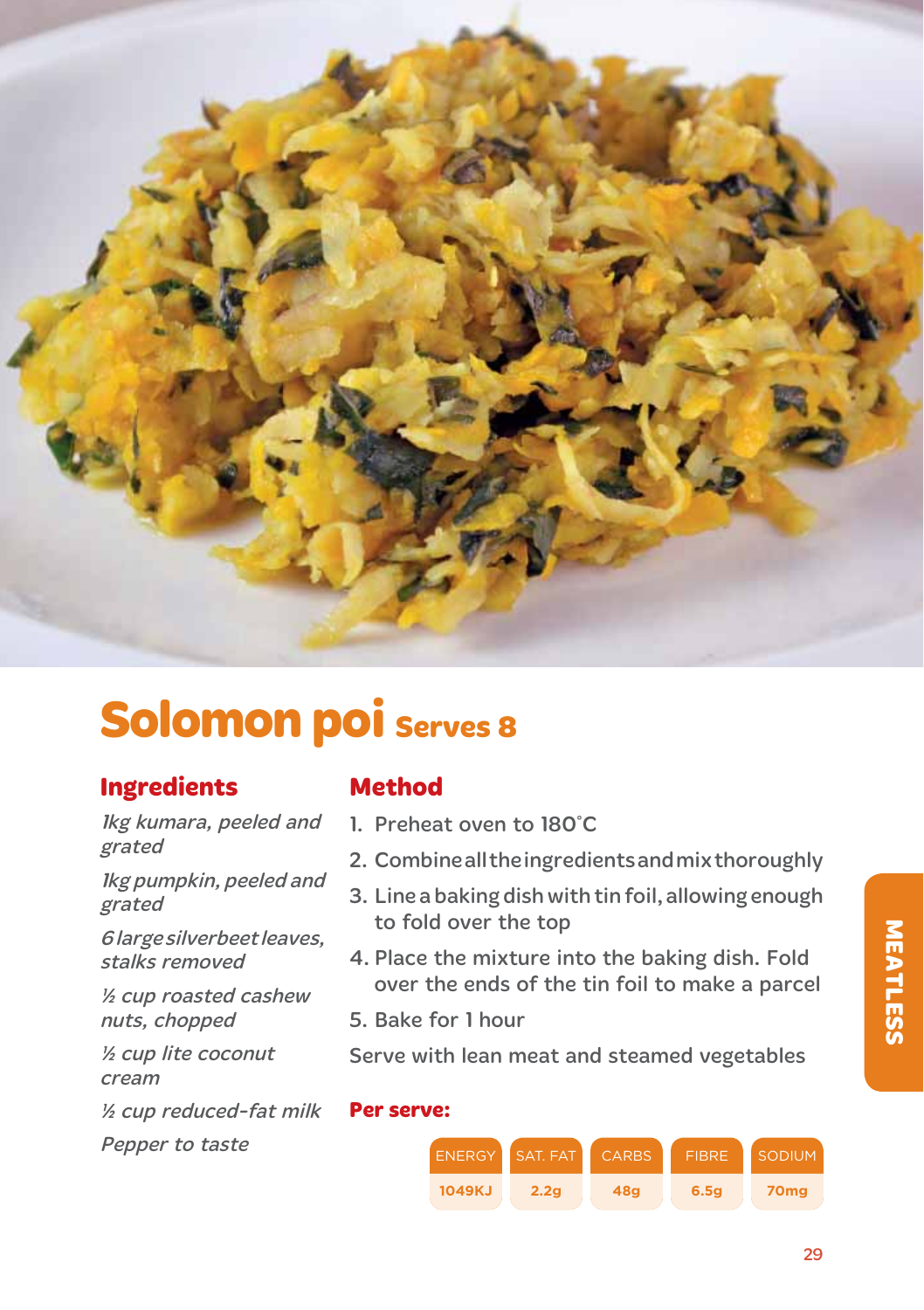### **Vegetable couscous Serves 4**

#### **Ingredients**

2 courgettes, chopped

1 cup cocktail tomatoes, halved

1 green pepper, cut into chunks

1 carrot, peeled and chopped finely

1 cup couscous

1<sup>%</sup> cups boiling water

1 Tbsp oil

1 lemon, zest and juice

2 radishes, sliced finely

¼ cup roasted almonds, chopped

#### **Method**

- 1. Preheat oven to 200°C
- 2. Lightly oil a roasting dish, add the courgette, tomatoes, green peppers and carrot and bake in the oven for 15 minutes
- 3. Place the couscous into a bowl and pour over the boiling water
- 4. Season with black pepper, cover and set aside for 5 minutes or until all the water has been absorbed
- 5. Add the oil, lemon zest and juice to couscous and fluff up with a fork
- 6. Add the roasted vegetables, radishes and almonds

Serve with cold meat or grilled meat, fish or chicken

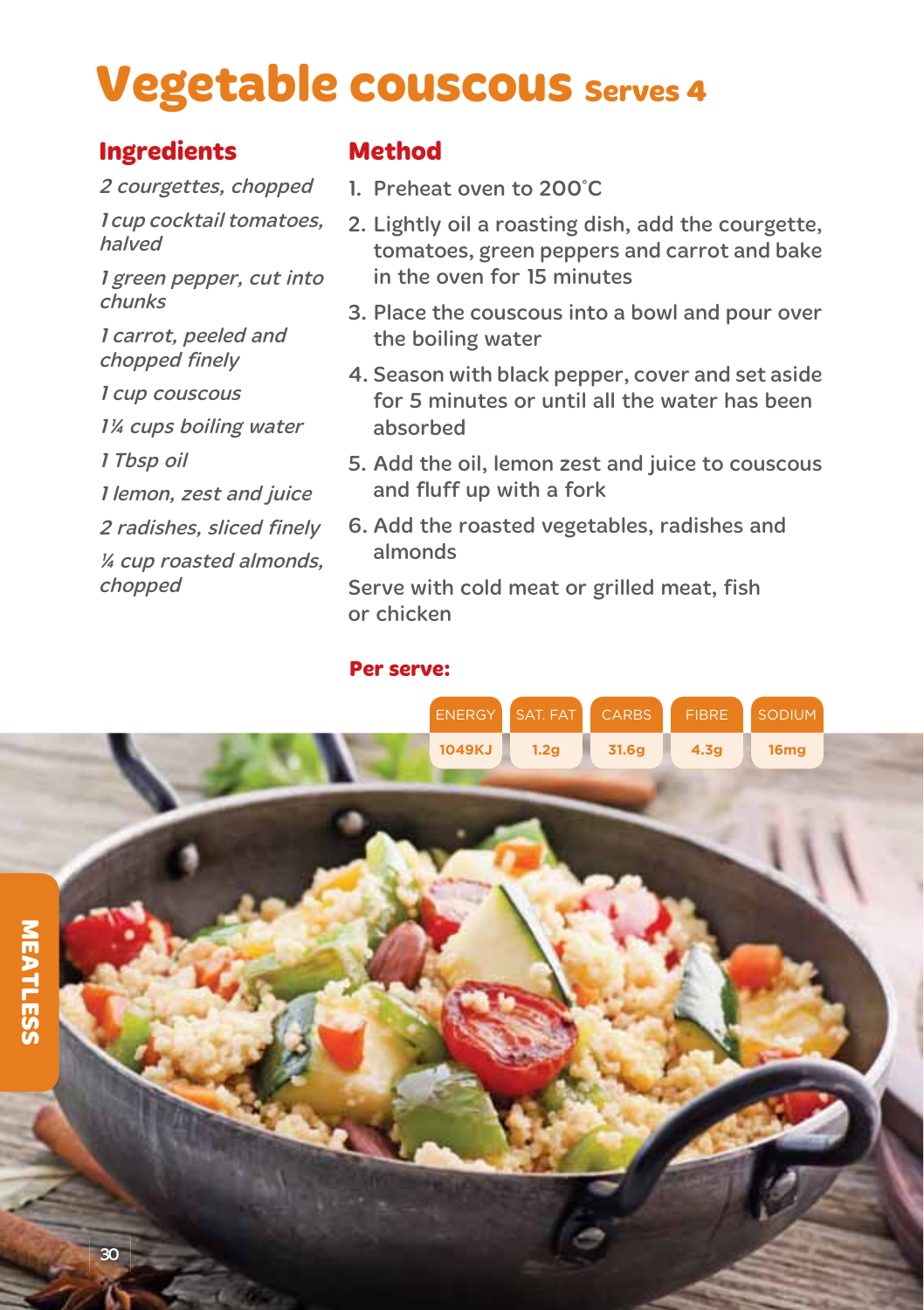### **Weights and measures**

#### **Abbreviations**

#### **Kitchen measures**

|              | Tbsp tablespoon | $1$ Tbsp = $15$ ml        |                       |
|--------------|-----------------|---------------------------|-----------------------|
| tsp          | teaspoon        | $l$ tsp = 5 ml            |                       |
| $^{\circ}$ C | degrees Celsius |                           | $3$ tsp = 1 Tbsp (NZ) |
| g            | grams           | $1 cup = 250 ml$          |                       |
| mg           | milligrams      | $\frac{1}{2}$ cup = 125ml |                       |
| L            | litre           | $4 cups = 1 litre$        |                       |

### **Food safety – clean, cook, chill**

Foodborne illness is caused by bacteria like Campylobacter and Salmonella. Bacteria multiply very fast in warm, moist conditions. Luckily these illnesses are avoidable by following some simple food handling tips. Clean, cook and chill **www.foodsmart.govt.nz/food-safety/tips/clean-cook-chill/** will help you keep your friends and family safe from foodborne illness that causes upset tummies.

### **Five simple steps to eating for a healthy heart**

- 1. Eat plenty of vegetables and fruit
- 2. If choosing meat, make it lean; include fish as an alternative
- 3. Choose low-fat milk
- 4. Replace butter with margarines and healthy oils
- 5. Reduce salt; check sodium on food labels

### **For more free healthy recipes heartfoundation.org.nz/freecookbooks heartfoundation.org.nz/recipes**